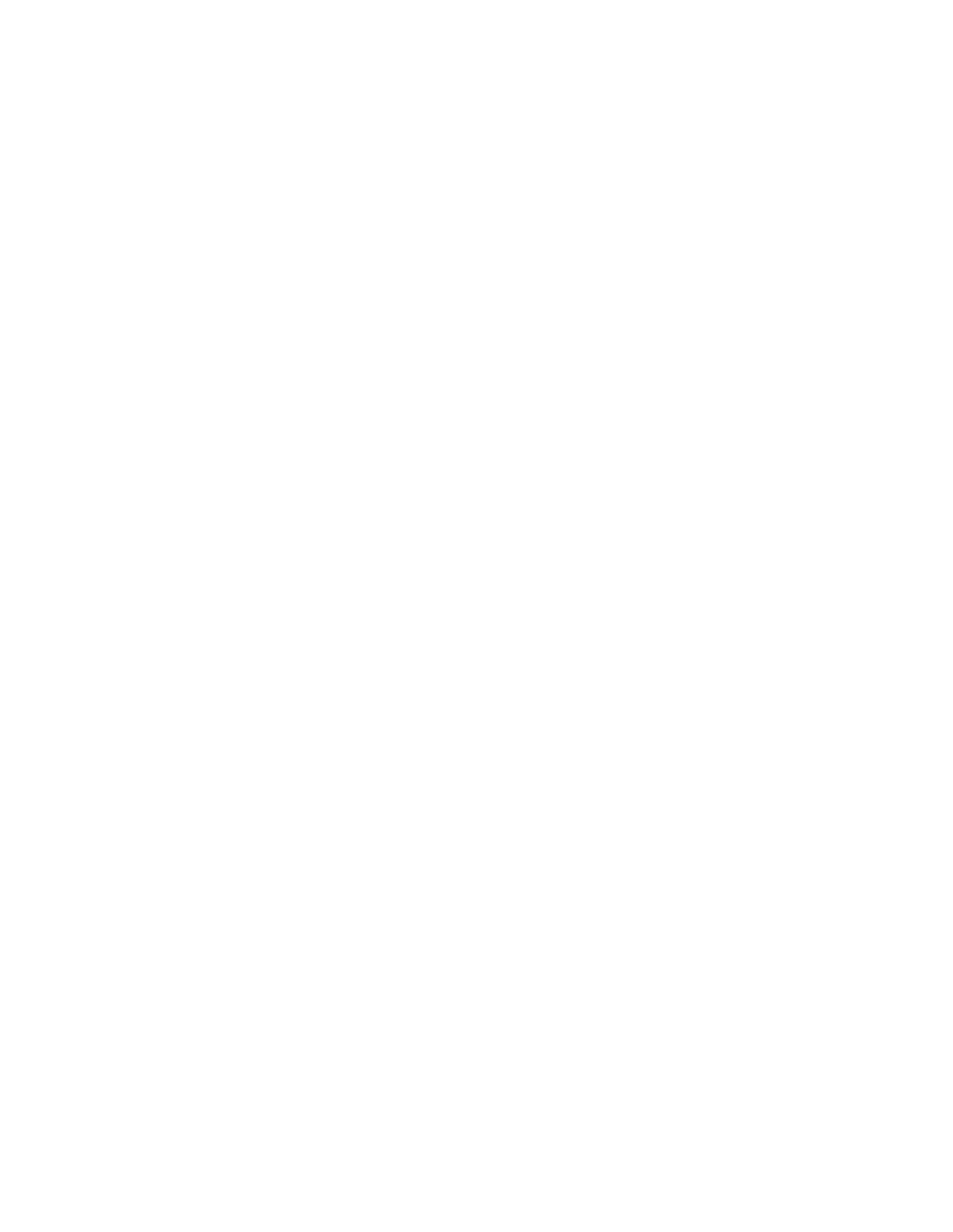#### **ABBREVIATIONS**

| Asian Development Bank                                                           | <b>ADB</b>  |
|----------------------------------------------------------------------------------|-------------|
| Consultation and Participation Plan (for the project)                            | <b>CPP</b>  |
| Country safeguard system                                                         | <b>CSS</b>  |
| Department of Environment Protection and Conservation (within MCC)               | <b>DEPC</b> |
| detailed measurement survey                                                      | <b>DMS</b>  |
| Department of Foreign Affairs and Trade (Australian Government)                  | <b>DFAT</b> |
| displaced person/affected person                                                 | DP/AP       |
| Design and supervision consultant                                                | <b>DSC</b>  |
| <b>Environmental Assessment and Review Framework</b>                             | <b>EARF</b> |
| environmental impact assessment                                                  | EIA         |
| Environment Protection and Conservation Act 2010 (as amended)                    | <b>EPCA</b> |
| gross domestic product                                                           | <b>GDP</b>  |
| initial environmental examination                                                | <b>IEE</b>  |
| inventory of losses                                                              | <b>IOL</b>  |
| Infrastructure Working Group                                                     | <b>IWG</b>  |
| Land Acquisition Act (as amended in 2000 and 2014)                               | LAA         |
| Ministry of Finance and Economic Management                                      | <b>MFEM</b> |
| Ministry of Infrastructure and Public Utilities                                  | <b>MIPU</b> |
| Ministry of Land and Natural Resources                                           | <b>MLNR</b> |
| Memorandum of understanding                                                      | <b>MOU</b>  |
| Post Disaster Needs Assessment (prepared by government and development partners) | <b>PDNA</b> |
| Preliminary environmental assessment                                             | <b>PEA</b>  |
| Project Management Unit (within MIPU for the project)                            | <b>PMU</b>  |
| Public Works Department (within MIPU)                                            | <b>PWD</b>  |
| resettlement framework                                                           | <b>RF</b>   |
| right-of-way                                                                     | <b>ROW</b>  |
| resettlement plan                                                                | <b>RP</b>   |
| social impact assessment                                                         | <b>SIA</b>  |
| Safeguards Policy Statement 2009 (of ADB)                                        | <b>SPS</b>  |

#### **CURRENCY EQUIVALENTS**

(as of 3 April 2017)

Currency unit  $=$  Vatu (VT)  $VT1.00 = $110.00$  $$1.00 = VT 0.0091$ 

The land acquisition/resettlement framework is a document of the borrower. The views expressed herein do not necessarily represent those of ADB's Board of Directors, Management, or staff, and may be preliminary in nature.

In preparing any country program or strategy, financing any project, or by making any designation of or reference to a particular territory or geographic area in this document, the Asian Development Bank does not intend to make any judgments as to the legal or other status of any territory or area.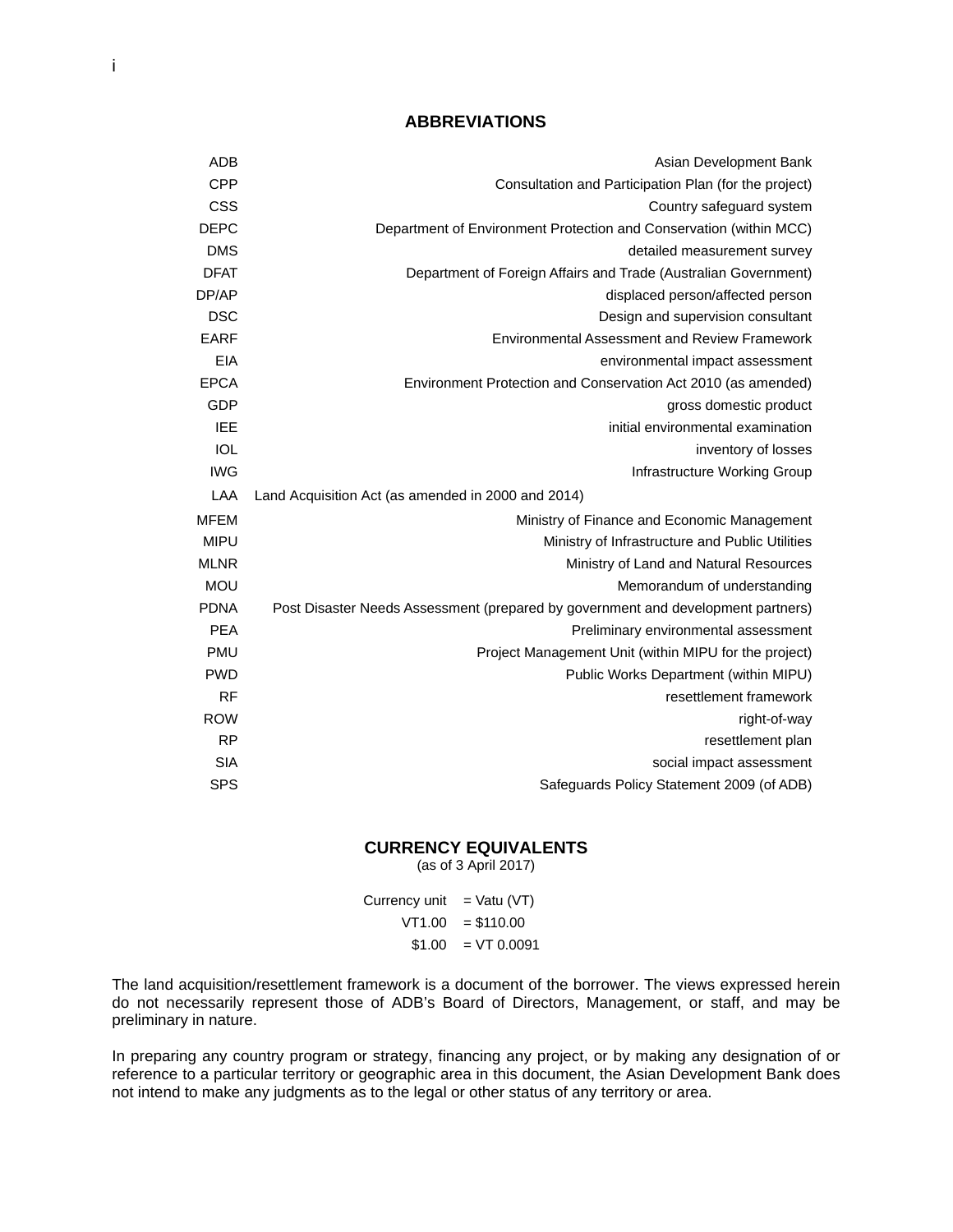# **CONTENTS**

| I.                                                                   | <b>INTRODUCTION</b><br>$\mathbf 1$                                                                                                                                                                                                                                                                                                            |                                                        |  |  |  |
|----------------------------------------------------------------------|-----------------------------------------------------------------------------------------------------------------------------------------------------------------------------------------------------------------------------------------------------------------------------------------------------------------------------------------------|--------------------------------------------------------|--|--|--|
| П.<br><b>OBJECTIVES, LEGAL AND POLICY FRAMEWORK AND ENTITLEMENTS</b> |                                                                                                                                                                                                                                                                                                                                               | 5                                                      |  |  |  |
|                                                                      | А.<br><b>Objectives</b><br>В.<br>Vanuatu Legal Framework for Land Acquisition<br>C.<br>Current Practices in Land Acquisition for Government Purposes in Vanuatu<br><b>ADB Safeguard Policy</b><br>D.<br>Е.<br>Gaps between ADB SPS and Vanuatu Laws and Gap-filling Measures<br>Project Resettlement Policy Principles and Entitlements<br>F. | 5<br>$6\phantom{1}6$<br>$\overline{7}$<br>8<br>9<br>12 |  |  |  |
| III.                                                                 | SOCIAL IMPACT ASSESSMENT AND PREPARATION OF RESETTLEMENT PLAN                                                                                                                                                                                                                                                                                 | 16                                                     |  |  |  |
|                                                                      | <b>Subproject Screening</b><br>А.<br>Β.<br>Social Impact Assessment and Documentation                                                                                                                                                                                                                                                         | 16<br>16                                               |  |  |  |
| IV.                                                                  | <b>INSTITUTIONAL RESPONSIBILITIES</b>                                                                                                                                                                                                                                                                                                         | 18                                                     |  |  |  |
| V.                                                                   | <b>CONSULTATION AND INFORMATION DISCLOSURE</b>                                                                                                                                                                                                                                                                                                | 19                                                     |  |  |  |
| VI.                                                                  | <b>GRIEVANCE REDRESS MECHANISM</b>                                                                                                                                                                                                                                                                                                            | 20                                                     |  |  |  |
|                                                                      | Resolving Disputes over Land Ownership<br>А.<br>Grievance Redress Mechanism<br>В.                                                                                                                                                                                                                                                             | 20<br>20                                               |  |  |  |
| VII.                                                                 | <b>BUDGET AND FINANCING</b>                                                                                                                                                                                                                                                                                                                   | 21                                                     |  |  |  |
| VIII.                                                                | <b>MONITORING AND EVALUATION</b>                                                                                                                                                                                                                                                                                                              | 22                                                     |  |  |  |
|                                                                      | <b>ANNEX 1: SCREENING FORM</b>                                                                                                                                                                                                                                                                                                                | 24                                                     |  |  |  |
|                                                                      | ANNEX 2: PROCEDURES FOR MEMORANDUM OF AGREEMENT<br>25                                                                                                                                                                                                                                                                                         |                                                        |  |  |  |
|                                                                      | <b>ANNEX 3: OUTLINE OF A RESETTLEMENT PLAN</b>                                                                                                                                                                                                                                                                                                | 27                                                     |  |  |  |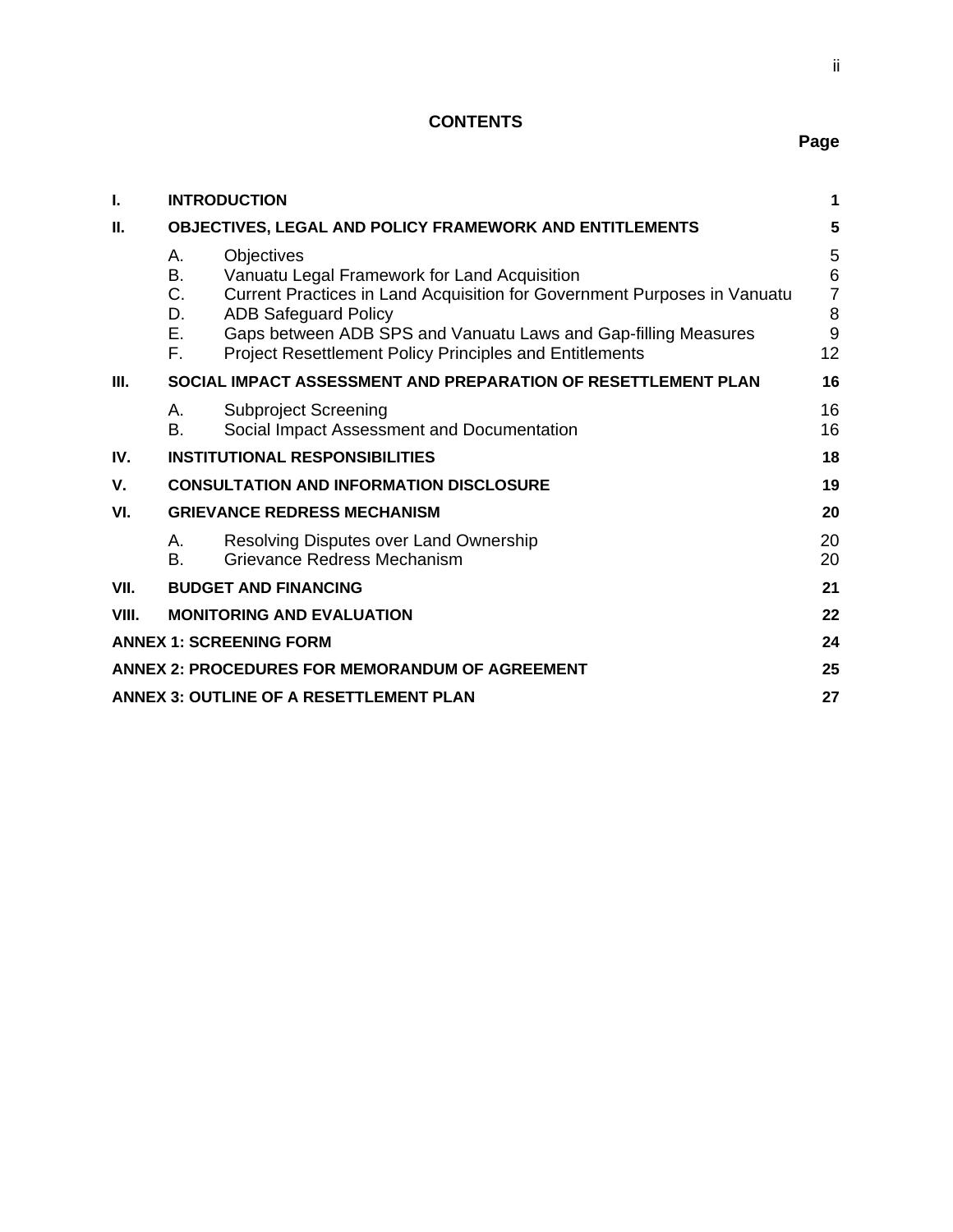#### **I. INTRODUCTION**

1. **The disaster.** Between March 12 and 14, 2015, Tropical Cyclone Pam struck Vanuatu as an extremely destructive Category 5 cyclone, with estimated wind speeds of 250km/h and wind gusts that peaked at around 320km/h. At approximately 11 p.m. local time, the center of the cyclone passed east of Efate Island, which is home to the capital city of Port Vila, and then continued southward, passing just west of Erromango Island and Tanna Island (Figure 1.1).

2. Severe and widespread damage was worst on the larger islands of Tanna, Erromango, and Efate, while there was less damage on the smaller islands of Aneityum, Aniwa, and Futuna in the southern region. Eleven fatalities were subsequently confirmed in Tafea and Shefa Provinces. An estimated 65,000 people were displaced from their homes. Approximately 17,000 buildings were damaged or destroyed, including houses, schools, clinics, and other medical facilities. The tropical cyclone destroyed crops on a large scale and compromised the livelihoods of at least 80% of Vanuatu's rural population.



**Figure 1.1: Vanuatu islands and towns**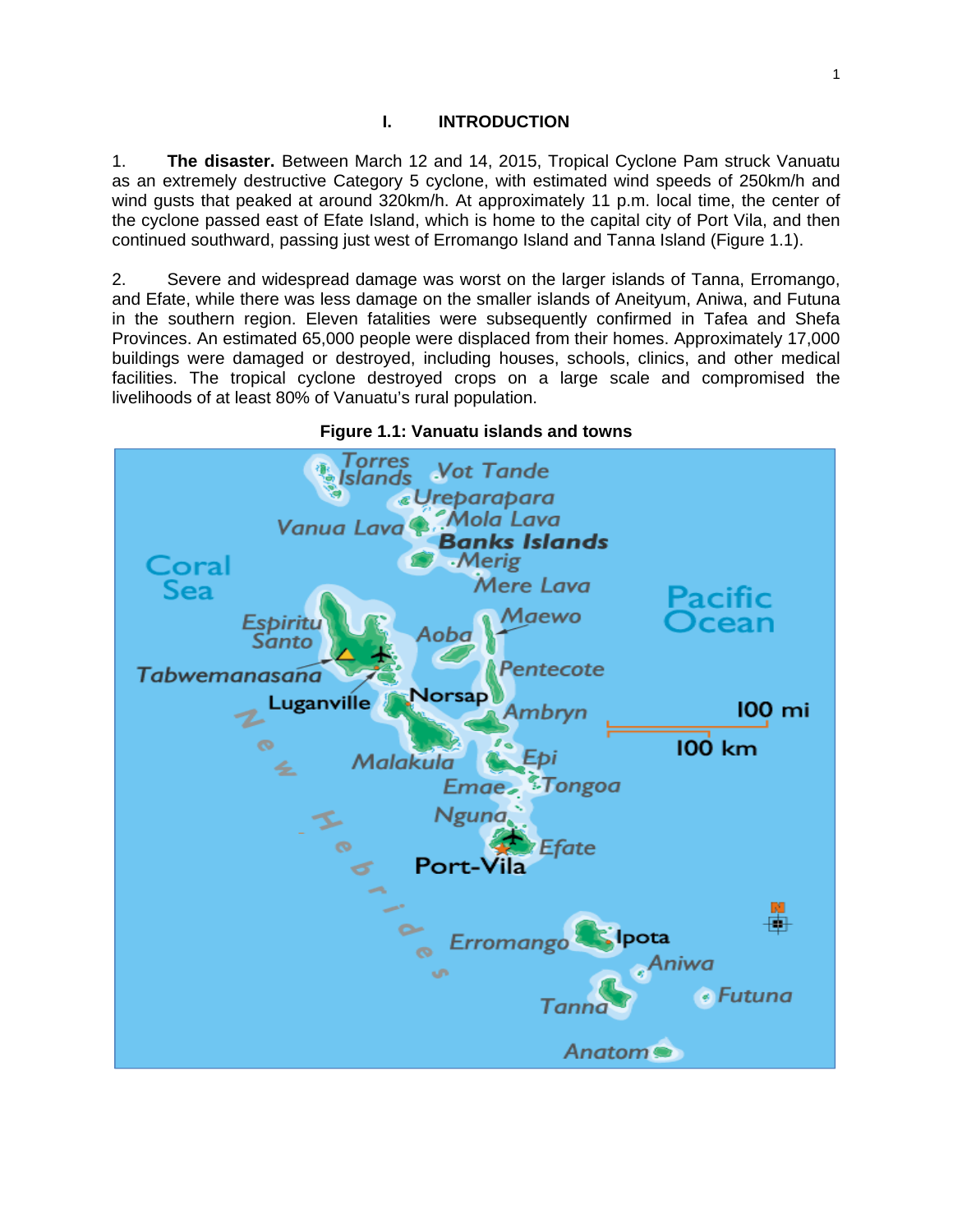3. **Damage, losses and impacts**. Based on the best available information at the time, the Post Disaster Needs Assessment (PDNA)<sup>1</sup>, estimated total economic value of the effects (damage and losses) caused by Tropical Cyclone Pam was estimated to be approximately VT 48.5 billion (US\$449.4 million). This is equivalent to 64.1% of the gross domestic product (GDP) in Vanuatu<sup>2</sup>, giving an indication of the scale of impact (Table 1.1). The PDNA collected data during the short time frame of the assessment and faced difficulties, as in many instances data were either not available or had not yet been processed. Accordingly, the PDNA is not a full assessment of total damage and loss.

| <b>Sector</b>              | Disaster effects (VT millions) |               |              | <b>Share of disaster effects</b><br>$(\%)$ |          |
|----------------------------|--------------------------------|---------------|--------------|--------------------------------------------|----------|
|                            | Damage                         | <b>Losses</b> | <b>Total</b> | Of sector                                  | Of total |
| <b>Productive</b>          | 8,525                          | 10,403        | 18,928       |                                            | 38.98    |
| Agriculture                | 1,421                          | 4,641         | 6,062        | 32.03                                      | 12.49    |
| Commerce & industry        | 1,196                          | 2,152         | 3,348        | 17.69                                      | 6.90     |
| Tourism                    | 5,908                          | 3,610         | 9,518        | 50.29                                      | 19.60    |
| <b>Social</b>              | 14,429                         | 629           | 15,058       |                                            | 31.01    |
| Housing                    | 9,542                          | 440           | 9,982        | 66.29                                      | 20.56    |
| Health                     | 870                            | 107           | 977          | 6.49                                       | 2.01     |
| Education                  | 3,908                          | 79            | 3,987        | 26.48                                      | 8.21     |
| Culture                    | 109                            | 3             | 112          | 0.74                                       | 0.23     |
| <b>Infrastructure</b>      | 6,403                          | 2,926         | 9,329        |                                            | 19.21    |
| Transport                  | 3,017                          | 2,137         | 5,154        | 55.25                                      | 10.62    |
| Public buildings           | 532                            | 12            | 544          | 5.83                                       | 1.12     |
| Water                      | 414                            | 284           | 698          | 7.48                                       | 1.44     |
| Energy                     | 179                            | 106           | 285          | 3.05                                       | 0.59     |
| Communication              | 2,261                          | 387           | 2,648        | 28.38                                      | 5.45     |
| <b>Other - environment</b> |                                | 5,238         | 5,238        |                                            | 10.79    |
| <b>TOTAL</b>               | 29,357                         | 19,196        | 48,553       |                                            |          |

|  | Table 1.1: Summary of Damage and Losses by Sector |  |
|--|---------------------------------------------------|--|

Source: Government of Vanuatu – PDNA (2015).

4. The PDNA found that Tropical Cyclone Pam produced different effects across the different economic and social sectors. The sectors that sustained the greatest damage were the productive sector (39% of all disaster effects) and social sector (31% of all disaster effects). Within the productive sector, tourism accounted for 50% of sector effects and 20% of the total disaster effects while within the social sector housing accounts for 66% of sector effects and 21% of total disaster effects followed by education accounting for 26% of sector effects and 8% of total disaster effects. In addition, the environmental sector suffered significant losses to ecosystem services, although these losses are not accounted within the impacts to GDP.

<sup>&</sup>lt;sup>1</sup> Government of Vanuatu. 2015. *Post Disaster Needs Assessment, Tropical Cyclone Pam, March 2015*. Port Vila <sup>2</sup> The 2013 nominal GDP was VT 75.8 billion, according to the Vanuatu National Statistics Office.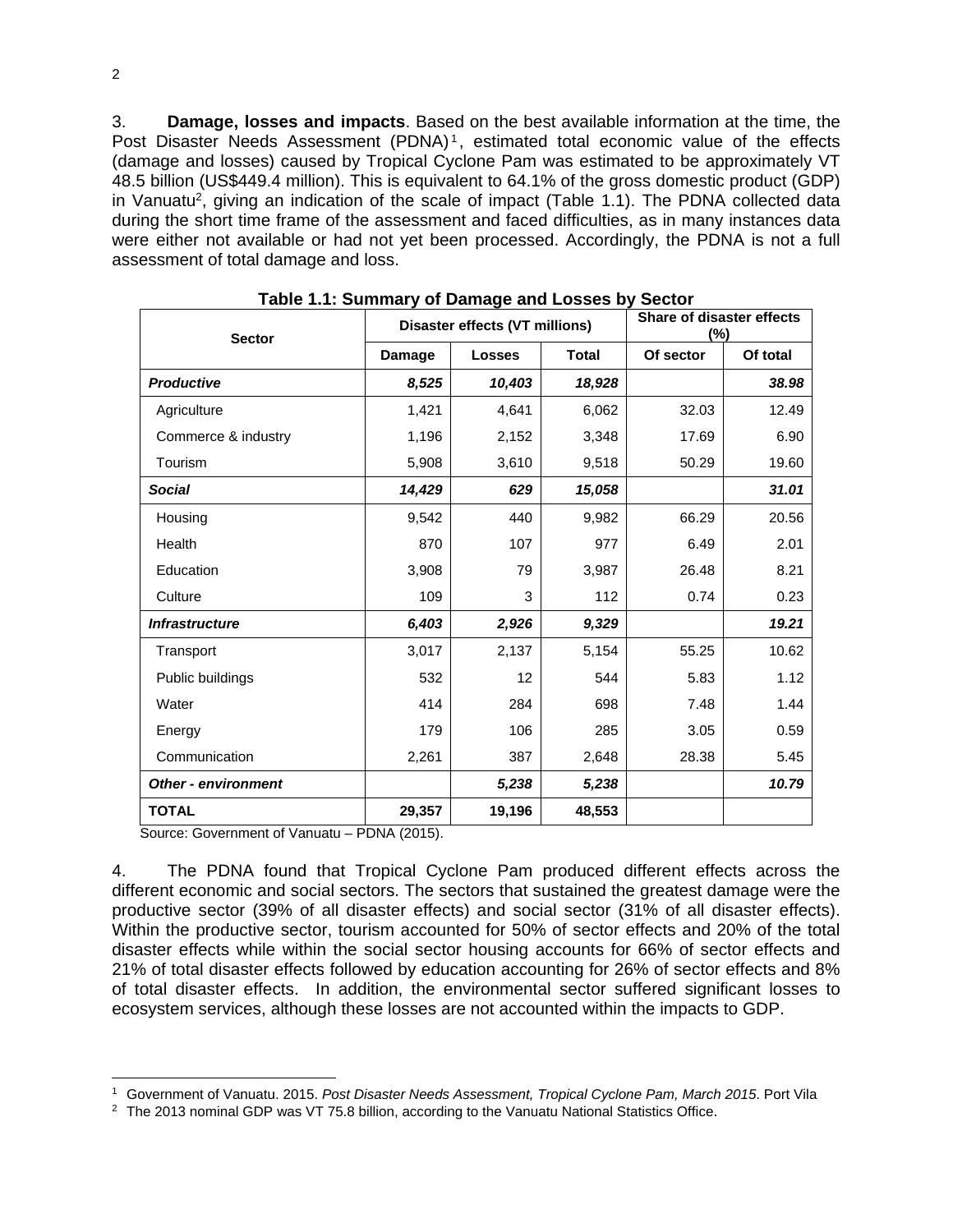5. Damage was the greatest in Shefa Province, whereas expected losses are the greatest in Tafea Province. Total damage and losses are estimated at VT 31.9 billion (66% of the total) for Shefa Province, VT 10.3 billion (21%) for Tafea Province, VT 3.0 billion (6%) for Penama Province, and VT 2.9 billion (6%) for Malampa Province.

6. Tropical Cyclone Pam affected communities and individuals in a number of ways that will require support, intervention, and monitoring. The cyclone has seriously harmed the livelihoods of over 40,000 households, severely limiting their capacities to generate income and resulting in losses of around VT 1.6 billion in personal income. Tropical Cyclone Pam also extensively damaged or destroyed community infrastructure, disrupting daily life and—at a time when incomes have been lost—requiring extra expenditures to pay for repairs or replacement. While the destruction of physical assets by the cyclone occurred in March 2015, production losses and associated higher costs of production will linger for some time. The negative impact of the disaster on overall economic conditions in the country will thus be felt for several years to come.

7. **Damage and losses in the transport sector**. By the estimated costs of damage and losses, the infrastructure sector accounted for 19% of total disaster effects, transport infrastructure accounts for 55% of sector effects and 11% of total disaster effects followed by communication infrastructure accounting for 28% of sector effects and 5% of total disaster effects. The damage and loss estimate for the transport sector provided in the PDNA is VT 5.15 billion, of which roads and bridges accounts for 47% (VT 2.44 billion). Damages and losses in Shefa Province (where Efate is located) accounts for 90% of total transport infrastructure damages and losses.

8. The transport infrastructure networks and facilities throughout Vanuatu suffered severe physical damage as a result of Tropical Cyclone Pam. Most damage was recorded in the provinces of Malampa, Penama, Shefa, and Tafea, which were located directly in the cyclone's path. Vanuatu's transport infrastructure was severely damaged by Tropical Cyclone Pam. Partial damage was incurred at all three international airports and at 11 or more of the minor domestic airports and airfields. Partial damage was also recorded to wharves and jetties, and there was significant damage to marine vessels, in particular the smaller fleet. Damage to roads and bridges was confined to bridge-approach, culvert, and pavement washouts and blocked drains. About 80% of the road network was completely blocked due to fallen trees.

9. The immediate effect on the transport sector was to (i) sever all modes of transportation, (ii) hamper access to markets in Port Vila and other business centers and the surrounding communities, and (iii) hinder access to education and health facilities in villages and communities. Even though the cyclone path itself missed the northern provinces of Torba and Sanma, the associated rain caused flooding damage to culvert crossings, road pavements, and aerodromes in these two provinces.<sup>3</sup> Losses in the sector were the result of delays in travel time at blocked sections of major and heavily trafficked paved roads and bridge-approach washouts; loss of revenue to the aviation sector as a result of cancelled flights; and loss of business to the maritime sector resulting from ships' inability to sail (in particular, the staying away of cruise liners) and the salvage costs of those passenger vessels that either sunk or ran aground during the cyclone.

10. The PDNA concluded that transport infrastructure remains vulnerable to further damage and total failure unless emergency protective repairs are carried out immediately and restoration work is designed with sound engineering solutions to make the infrastructure climate resilient.

<sup>-</sup> $3$  For consistency, damage and losses in Torba and Sanma were omitted from the PDNA transport assessment.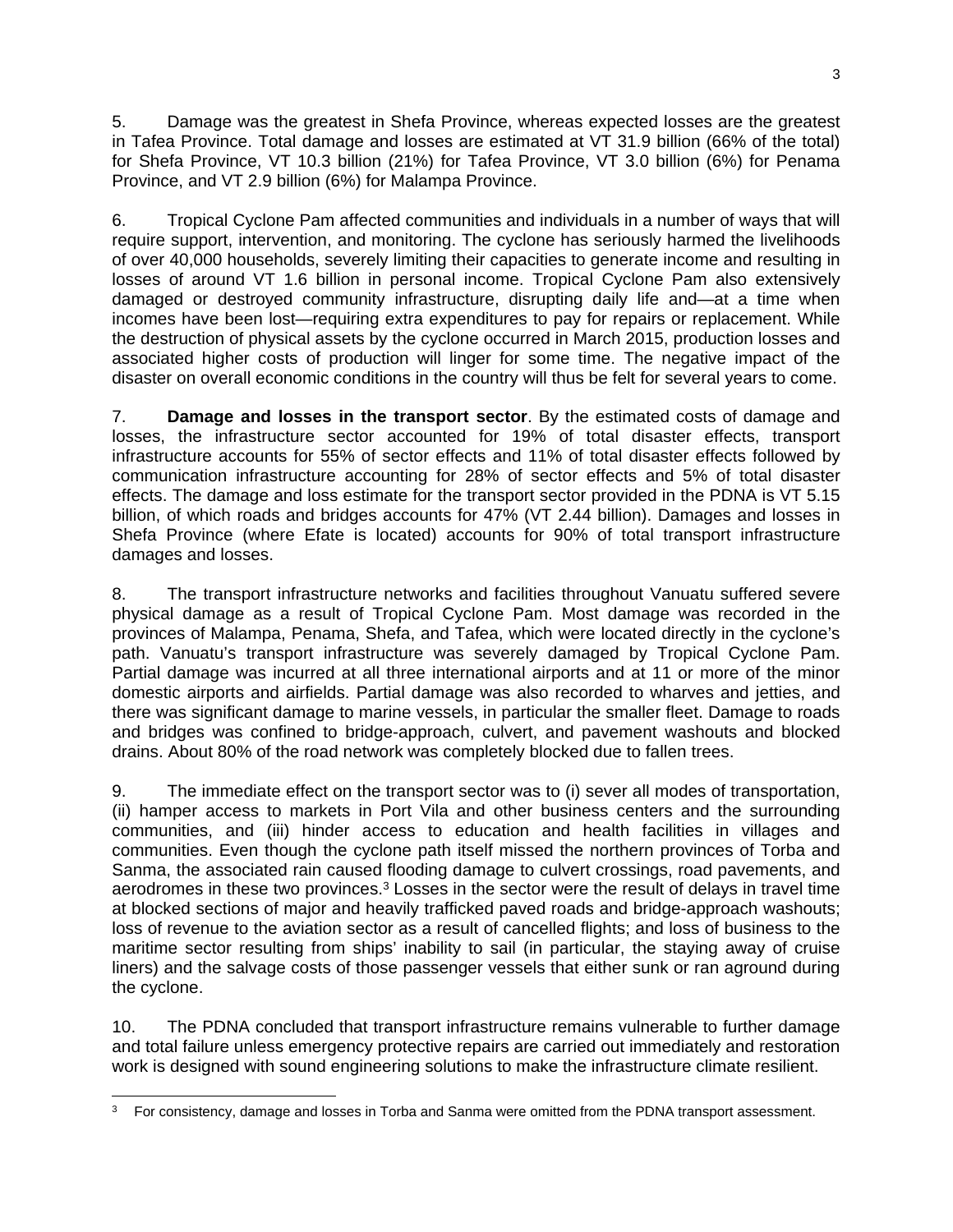11. Emergency attention is required to address (i) the airport at Lamen Bay on Epi Island; (ii) the landslide at Klehm's Hill on the Efate ring road; and (iii) the washed-out sections to the north of the Efate ring road. Proper engineering solutions that include climate-proofing measures need to be implemented immediately before further damage is inflicted by heavy rain.

12. **Summary of recovery and reconstruction costs**. Total recovery and reconstruction is estimated at VT 34.1 billion (US\$316 million). Of this amount VT 10.3 billion (US\$95 million) is focused over the short-term (12 months to four years). The estimated cost of reconstruction in the transport sector is a total of VT 3.92 billion, with VT 2.18 billion required to address shortterm needs (next 12 months) and VT 1.73 billion required to address medium term needs (next 2-4 years).

13. **The project**. Vanuatu's transport sector is of critical importance to—and underlies—its economic and social development. For example, 70% of rural communities live near the coastline, and 66% of rural communities rely on artisanal and subsistence fishing to meet a portion of their subsistence and income needs. Thus the transport systems not only support the country's economic life; they also affect the ease and cost with which government administration and businesses operate, and with which households and communities interact and access markets and social and cultural facilities.

ADB emergency assistance will be provided for reconstruction and rehabilitation of priority sections of the Efate Ring Road damaged by the cyclone. The project was approved on 25 November 2015. An additional financing will be prepared to extend similar work including reconstruction of additional bridges and rehabilitation and drainage improvement among the same road. The impact of the overall project will be socioeconomic activities restored to at least pre-Tropical Cyclone Pam levels. The outcome will be damaged infrastructure restored and more resilient connectivity provided. The project will have one output: transport infrastructure in priority locations reconstructed, and climate and disaster-proofed. The subprojects will include reconstruction of roads, bridges, bridge approaches, culverts, head walls, scour protection works (road, approach roads, river banks, abutments, piers), river training works, selected rivers and streams, drainage systems, including disaster and climate proofing, and reinstatement of landslide at Klehm's Hill all on Efate ring road.

14. **Project implementation**. The original project will be implemented between October 2015 and March 2019, which is longer than the typical period of two years for emergency assistance projects. This extended implementation period is justified because the project will not only assist with reconstruction and restoration, but will also adopt a "building back better" approach, providing transport infrastructure assets with improved disaster and climate resilience. The additional financing will be implemented from June 2017 until December 2018.

15. Project preparation for the original project was undertaken between June and July 2015 in response to the March request from the government to provide emergency assistance. The expanded work to be financed under the additional financing has been identified as part of the original project's feasibility study. The Ministry of Infrastructure and Public Utilities (MIPU) will be implementing agency. The Public Works Department (PWD) within MIPU will be involved in day-to-day implementation through its Project Management Unit (PMU). The PMU will report to Infrastructure Working Group (IWG) comprising Director Generals of Ministry of Finance and Economic Management (MFEM), MIPU, Ministry of Education and Training, and Ministry of Health. This is already established for infrastructure reconstruction in transport, health, education and public buildings. The IWG reports to the Prime Minister's Office.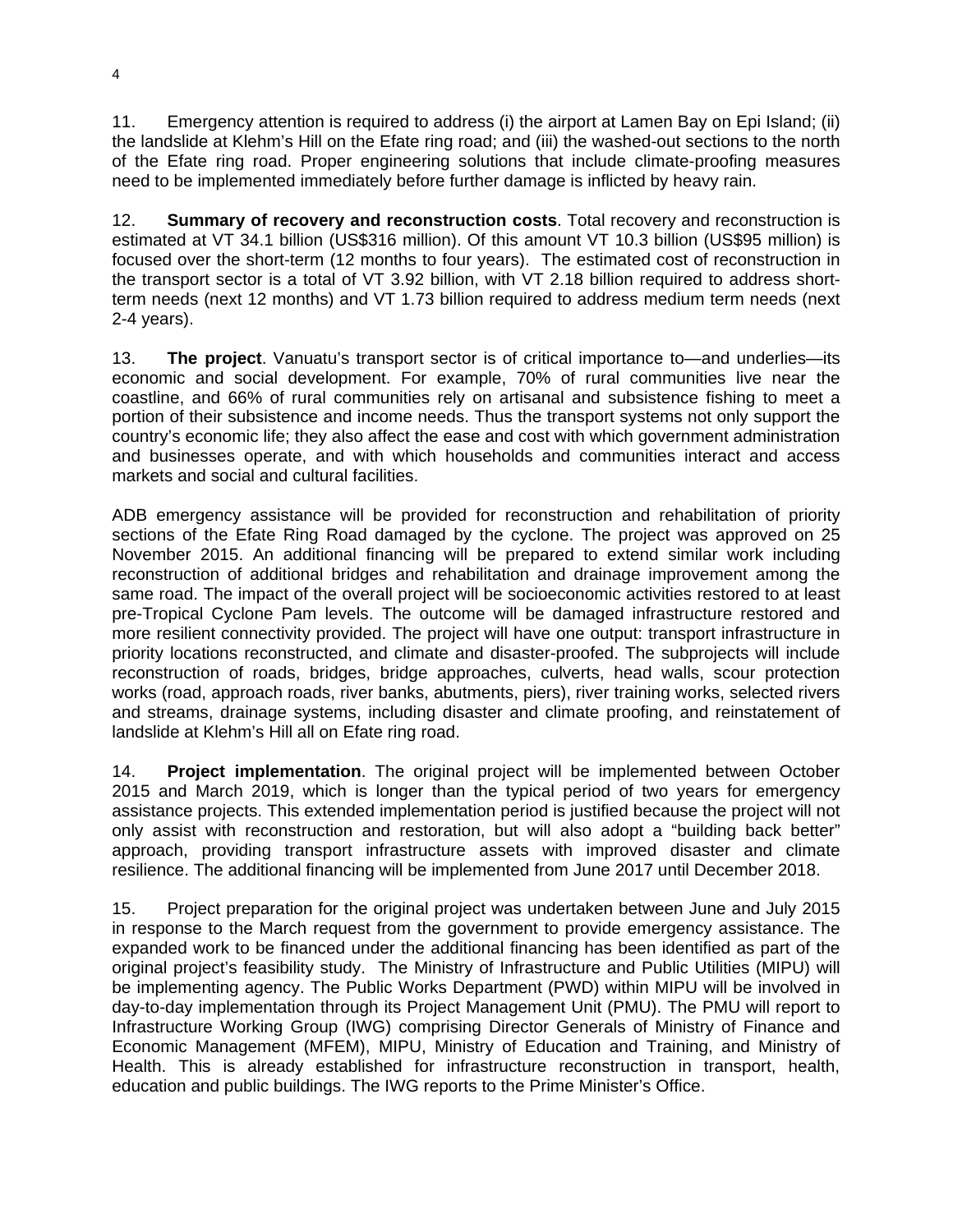16. **Anticipated impacts**. The project is not expected to involve significant land acquisition and resettlement impacts, as the rehabilitation and/or reconstruction of road sections and bridges and rehabilitation and drainage improvement will be within the existing ring road corridor. It is unlikely that subprojects will cause physical displacement (loss of residential houses and structures). Loss of major income generating assets (e.g. businesses) is also not expected.

17. However, small areas may be required for coastal protection and civil works will require temporary land use or access during construction and may involve some impacts such as loss of trees and crops on the respective land needed for access or storage areas during construction. Specific impacts for the additional sites under the additional financing will be known only after the feasibility and detailed design completion according to site specific requirements of the repair works.4

18. **Safeguards frameworks**. This resettlement framework (RF) has been prepared to address potential land acquisition/resettlement impacts that may arise during construction. The RF describes procedures for (a) screening of land acquisition/resettlement impacts; (b) social impact assessment and preparation of resettlement plan (RP), if needed; (c) negotiation and agreements for land access; (d) resettlement principles and entitlements; and (e) implementation and monitoring arrangements. It is based on applicable laws and regulations of the Government of Vanuatu and ADB's *Safeguard Policy Statement* (2009). Due to the short processing time for emergency project, the RP will be prepared during implementation, if needed. 5 The MIPU will be responsible for implementation of the RF assisted by Resettlement Specialist financed under the project.

## **II. OBJECTIVES, LEGAL AND POLICY FRAMEWORK AND ENTITLEMENTS**

## **A. Objectives**

19. The objective of the project is to avoid land acquisition and resettlement impacts to a maximum possible extent; to minimize resettlement impacts by exploring project and design alternatives; to enhance, or at least restore, the livelihoods of all displaced persons (DPs) $6$ relative to pre-project levels; and to improve the standards of living of the poor DPs and other vulnerable groups. The RF provides a process of resettlement impact assessment, preparation of the RP and implementation of compensation and income restoration measures for DPs. It covers both physical displacement (relocation, loss of residential land, or loss of shelter) and economic displacement (loss of land, assets, access to assets, income sources, or means of livelihoods) as a result of land acquisition or restriction on land use or on access to parks and protected area.

20. To avoid and minimize resettlement impacts, the project will adopt following resettlement criteria in selection of subprojects: (i) a candidate subproject should be an existing

 4 The Due Diligence Report for the original project has already been prepared as per the Resettlement Framework. Three out of the 20 sites identified will be part of the additional financing. The DDR is available at https://www.adb.org/projects/documents/van-

<sup>&</sup>lt;sup>5</sup> ADB. 2015. Staff Instructions on Processing and Administration of Emergency Assistance Loans. *Compendium of Staff Instructions* Manila.

*Instructions*. Manila. 6 Displaced person is the term used in ADB safeguard policy and includes any person who is physically displaced (relocation, loss of residential land, or loss of shelter) and/or economically displaced (loss of land, assets, access to assets, income sources, or means of livelihoods) as a result of (i) involuntary acquisition of land, or (ii) involuntary restrictions on land or on access to legally designated parks and protected areas. Terms displaced person (DP) and affected person (AP) are used synonymously in this document.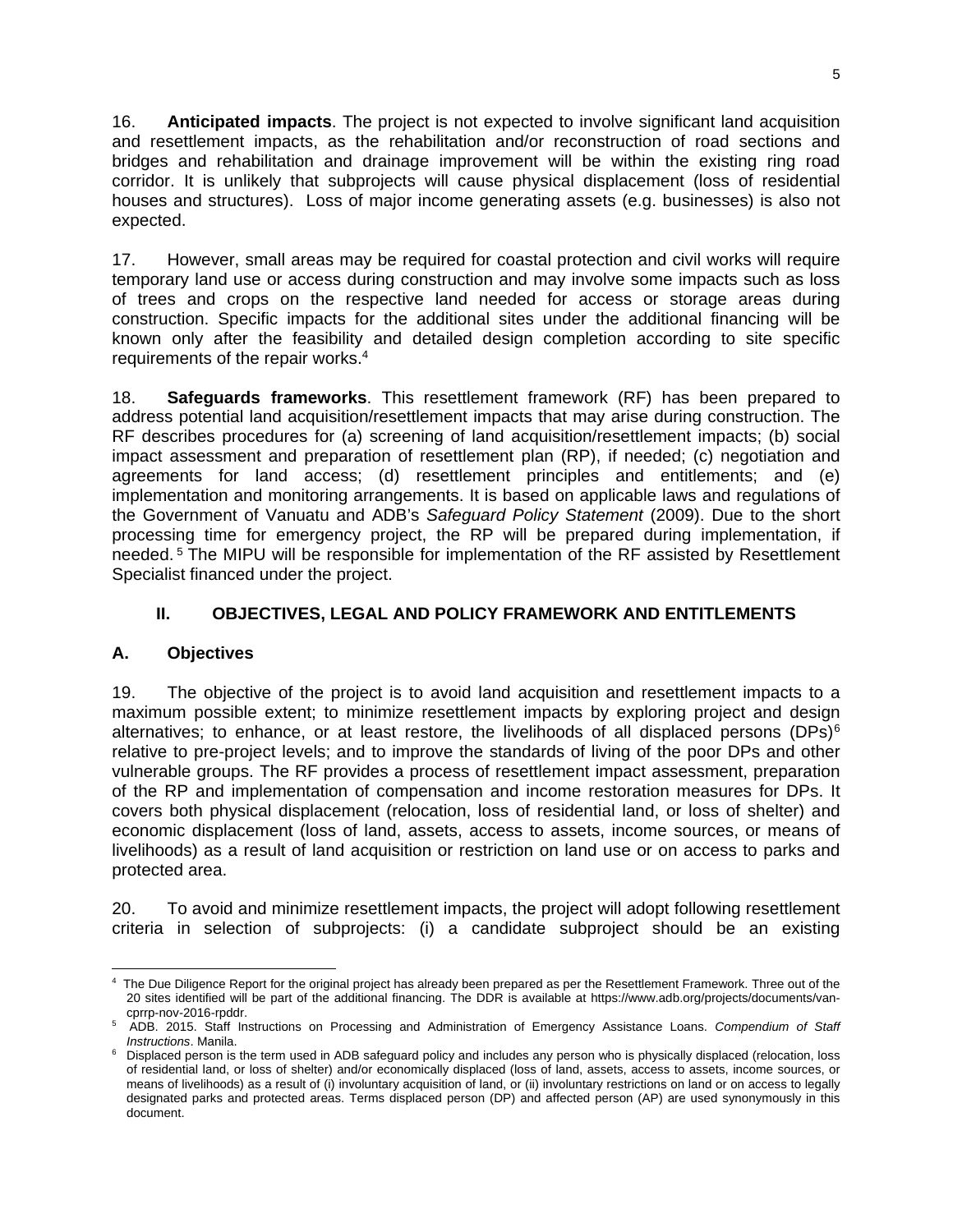infrastructure; (ii) preference will be given to those subprojects which can be undertaken within existing ROW/boundary or on government/public land; and (iii) if land acquisition cannot be totally avoided, only subprojects without significant land acquisition/resettlement impacts and where landowners are willing to negotiate will be selected. The screening form enclosed in Annex 1 will be used as the screening tool to ascertain significance or category of potential impacts.

21. If land acquisition/resettlement impacts are identified for any subprojects under the project, the MIPU will follow the policies and procedures spelled out in this RF in compliance with the applicable laws and regulations of the Vanuatu government and the safeguard policy requirements of ADB on involuntary resettlement.

## **B. Vanuatu Legal Framework for Land Acquisition**

22. Land acquisition, resettlement, and associated land issues are recognized in legal terms in Vanuatu by the Constitution and more than 10 laws (or acts). This section presents a brief overview of the salient national legal instruments pertaining to land acquisition and resettlement.

23. **The Constitution**. The Constitution of the Republic of Vanuatu came into being on 30 July 1980. The Constitution, as the supreme law of Vanuatu, contains two relevant sections that relate to land acquisition and resettlement. 23. Chapter 5, Articles 29-32, of the Constitution refers to the "National Council of Chiefs". Of relevance is Article 30, which recognizes the National Council of Chiefs membership having the competence to discuss, and may be consulted on, any issue related to customs, culture, and its preservation in any matter, as required by the government.

24. When described under the Constitution, the Council is not a decision-making body but rather a high-level advisory group. 24. Although a very short chapter, considering the traditional ties between Vanuatu nationals and the land, Chapter 12 of the Constitution is devoted to land. Most discussions related to Land have centred on Articles 30 (in Chapter 5) and Articles 73, 74, 75, and 76 of Chapter 12. However, of relevance to land acquisition and resettlement are all nine articles (Articles 73-81). This states that all land is owned by its traditional, customary owners; parliament prescribes the criteria for compensation payment for land; the government may own and acquire land for State interest and may redistribute land away from traditional owners in such cases as informal settlements and relocating of residents from other islands; and disputes in land ownership.

25. **Land Acquisition Act**. The Land Acquisition Act No. 5 of 1992 (as amended in 2000 and 2014) (LAA). This is the key law directly related to land acquisition and resettlement. This act, gives the Ministry of Lands and Natural Resources (MLNR), full discretionary powers to acquire land on behalf of the government. It covers to an extent that which will be compensated under the act; compensation for damages made during the process of land valuation; compensation entitlements for land and for rents and business losses; basic rights for grievance and appeals; and notice periods, as mentioned in para. 15 above. This act does recognize market value compensation for land but is very vague in compensation entitlements for rents and businesses, making it very open to misinterpretation. There is well-documented evidence as to how compensation is determined for land acquisition and structures. However, there is no published compensation method that could be identified indicating how compensation is to be determined for losses in income to business and for vulnerable (female-headed households, poor, elderly, and landless) APs.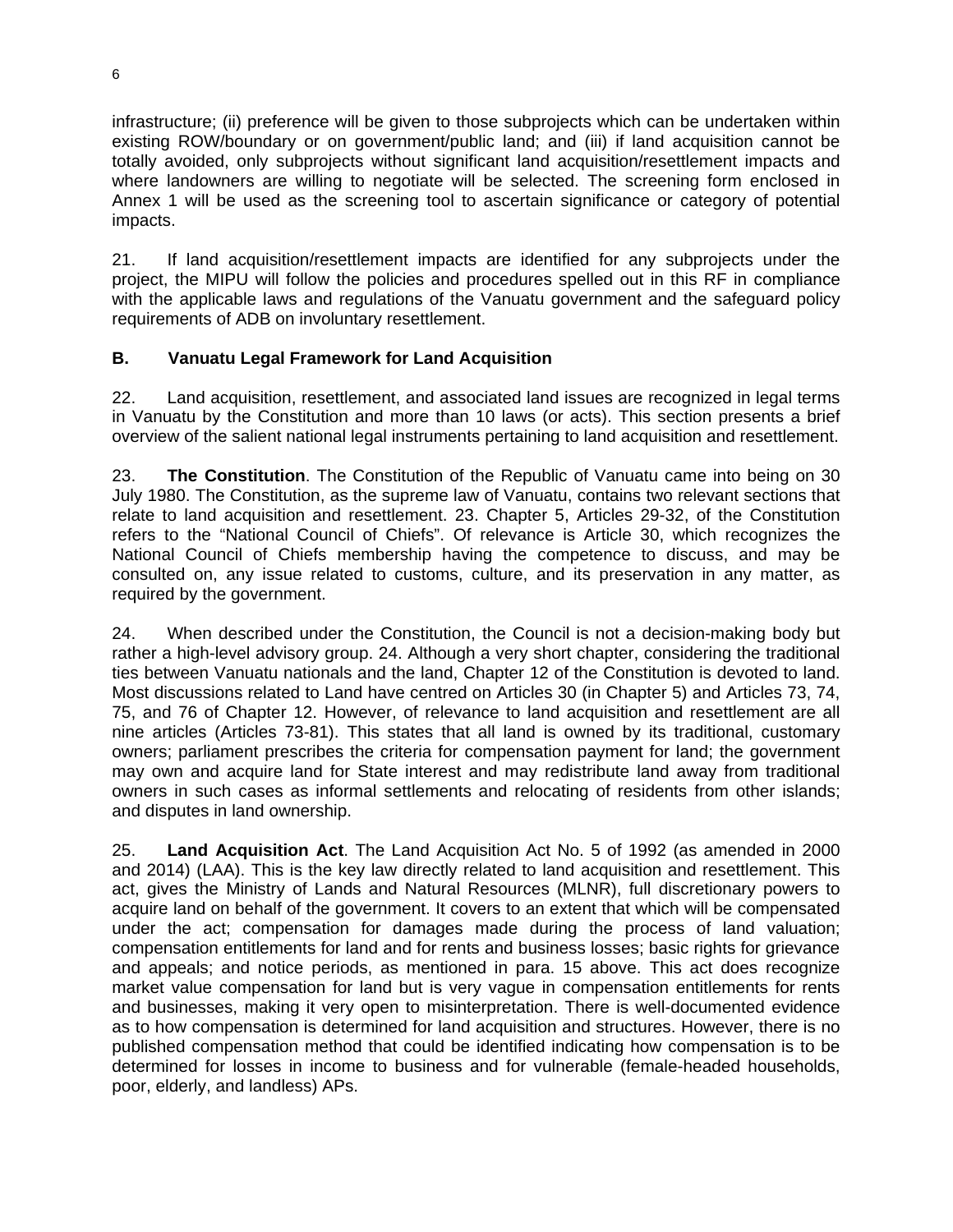26. **Land Reform Act**. The Land Reform Act No. 35 has been updated a number of times (1981, 1983, 1985, 1992, and 2000). This act specifies that all land titles will be customary or transferred to the traditional owners, whose percentage can be traced back locally to 200 years. It specifically discusses indigenous owners and non-indigenous land users. This act, like the Land Acquisition Act, is an important one to understand when preparing an RP for involuntary land acquisition and resettlement.

27. **Custom land laws**. The Custom Land Management Act 2013 provides for the determination of customary owners and the resolution of disputes over ownership of customary land. The Customary Land Tribunal Act No. 7 (2001) details the set-up of customary land tribunals at the village, island, etc. level; basic terms of reference, especially for dispute resolution; and the process for APs to appeal tribunal decisions.

28. **Valuation of Land Act**. The Valuation of Land Act No. 22 (2002) relates to the organization of the Valuer General Office and its role. The Act does not stipulate a minimum approach to the valuation of land, which is more directly specified in the Land Acquisition Act.

29. Furthermore, this Act is unclear about the role of the Valuer General's Office in terms of relocation/involuntary resettlement of households as well as valuation of structures, incomes, and businesses.

30. **Land Surveyors Act**. The Land Surveyors Act No. 11 (1984) is basically a code of conduct, or a terms of reference for registered land surveyors, who must be registered through the Land Surveyors Board.

## **C. Current Practices in Land Acquisition for Government Purposes in Vanuatu**

31. **Identification of areas for acquisition**. A majority of government land acquisition in Vanuatu has been for smaller social services projects such as for village health facilities and educational institutions. Apart from Bauerfield, Santo, and Tanna airports, and some urban areas in Port Vila (i.e. along the river at Freswota in order to maintain a level of river protection and reduce urban encroachment issue) and Luganville (Santo) the government has not acquired land. In Port Vila the land acquisition legislation and process have not been utilized for urban development infrastructure projects; the Efate ring road has not been officially acquired or gazetted.

32. In the year prior to an infrastructure development project, each ministry and other government agencies develop their work plans for the following fiscal year. This is inclusive of the other feasibility study requirements such as budgeting, environmental, engineering, etc. At this time, proposals for projects where land acquisition is involved should be submitted. This is subject to the approval of the Council of Ministers. There is no minimum standard that requires projects to minimize land acquisition and impact on the community. Interestingly, the Council of Chiefs, the peak body representing customary issues including land at the national level, does not necessarily have an input at this or any other stage of the process. At the same time, MLNR is in the process of developing customary lands tribunals in each province of the country to assist in settling customary land disputes. Customary lands identification is still an ongoing process since 1980, given that there are limited records to prove the ties of people to certain plots of land.

33. **Process for relocation or acquiring land**. On an annual basis, the government allocates in its national budget Vatu 200 million for government land acquisition projects. According to MLNR, if the budget is not spent, the remaining amount accrues on top of the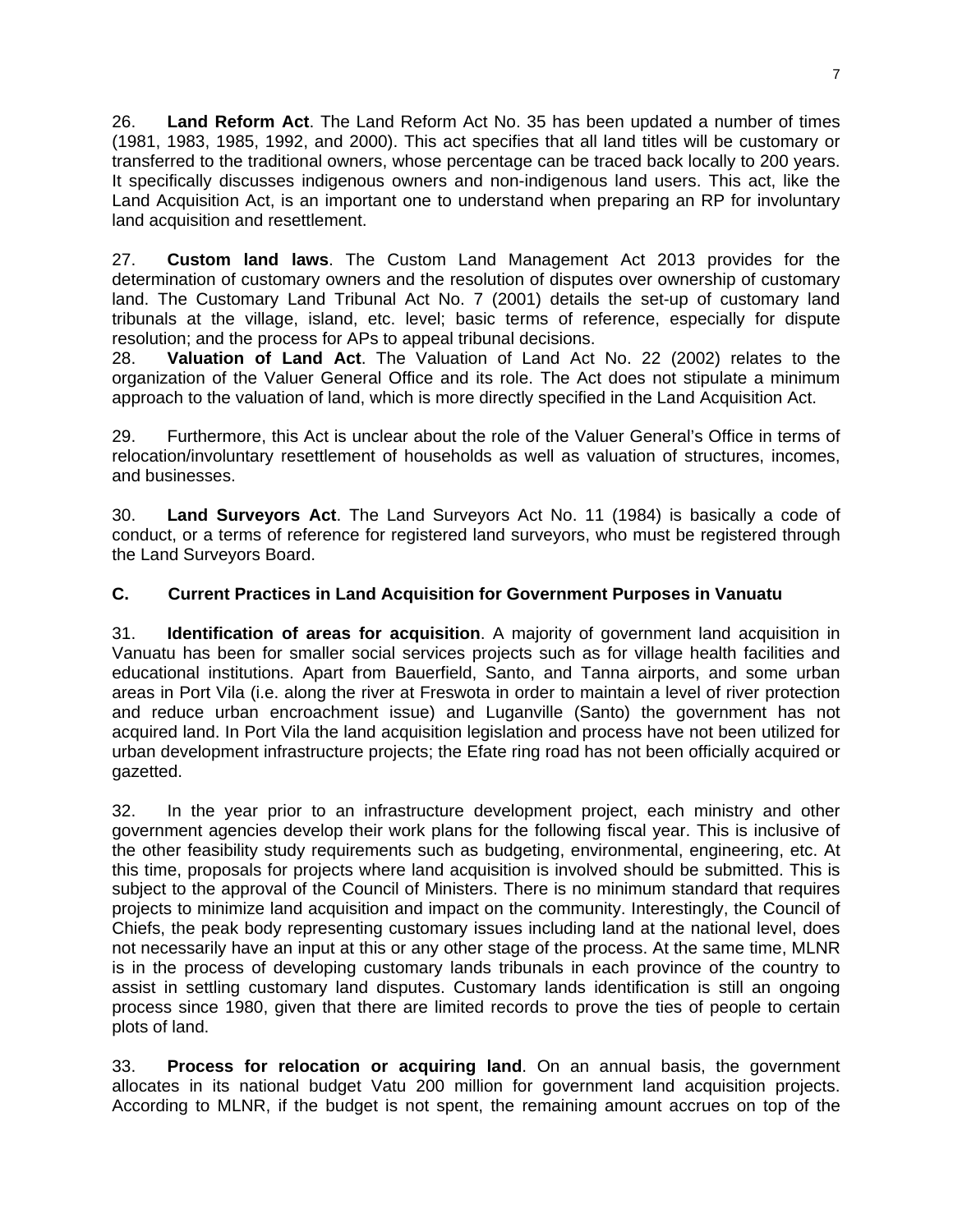annual Vatu 200 million budget. In the event that the budget is used up, with finances still required, the government and ministry executing a project are responsible to find further finances to cover the necessary land acquisition budget requirement. Once an area of land is selected by the government for a government project, a notice signed by the minister of MLNR is provided to the customary owners/title holders and a public notice is erected in full public view. The notice is made for a minimum of 30 days. After this period, the land is assessed and valued. The land valuation is stipulated by law, but generally involves valuing of the following:

- (i) Lease type residential/agricultural/commercial/special industrial;
- (ii) Location of property from the CBD, aesthetic view, amenities, waterfront, type of neighborhood;
- (iii) Marketability number of properties marketed nearby in recent times and price range of those transactions;
- (iv) Physical characteristics terrain, vegetation, soil type, improvements made, size; and
- (v) Intangibles interest, customary, and other resource rights attached.

34. According to MLNR, valuations include both land and structures affected and may include value of income produced from land. However, this does not include non-land producing incomes such as from a shop or business. Any damage to the land, caused by valuation investigations is by law liable for compensation to the existing owners. Once the valuation has been made and signed by the Minister, the owners have 30 days to file objections; at the same time, MLNR must disclose information on the valuation and proposed land acquisition over a 30 day period by radio at least three times on separate occasions, in one national newspaper each week, on the main notice boards, and on the land itself. Objections must be lodged within this 30-day period, and on decision by the Minister, the objector, if dissatisfied, may appeal the Minister's decision through the Supreme Court of Vanuatu. However, if the issues are related to tradition and custom, then the National Council of Chiefs may be consulted if necessary, although it is not compulsory.

35. **Acquisition of land/structures**. After a 30-day notice period, and as long as all conflict claims and complaints are resolved, the physical compensation processes can then commence. MLNR is responsible for this process, monitored by the MFEM. However, problems in moving through this stage may include complaints about the process of valuation to compensation itself; and the process of the assessment of disputes. This is generally supposed to be settled through the Customary Lands Tribunal, or if unresolved, through the Supreme Court system.

36. **Land-use agreement through memorandum of understanding**. An alternative to the acquisition is the process of agreeing and negotiating access to land for feasibility study, construction, and then ongoing access for operations and maintenance. This involves consultations with custom owners and signing of agreement (by all custom owners) in respect of access to land for public or community infrastructure (wharf, road, health center) wherein the owners and users will not be materially affected by loss of the land and will benefit from the project. In such a case the procedures for voluntary donation/land-use will be documented through a memorandum of understanding (MOU) to ensure: (i) landowners have been consulted, including on the selection of site, etc. (ii) there will be no major impacts; (iii) agreement is truly voluntary and documented in a written agreement; (iv) verification by a third party (NGO or legal authority). The application of this approach/process to the project is explained in para. 43-44 and 47.

#### **D. ADB Safeguard Policy**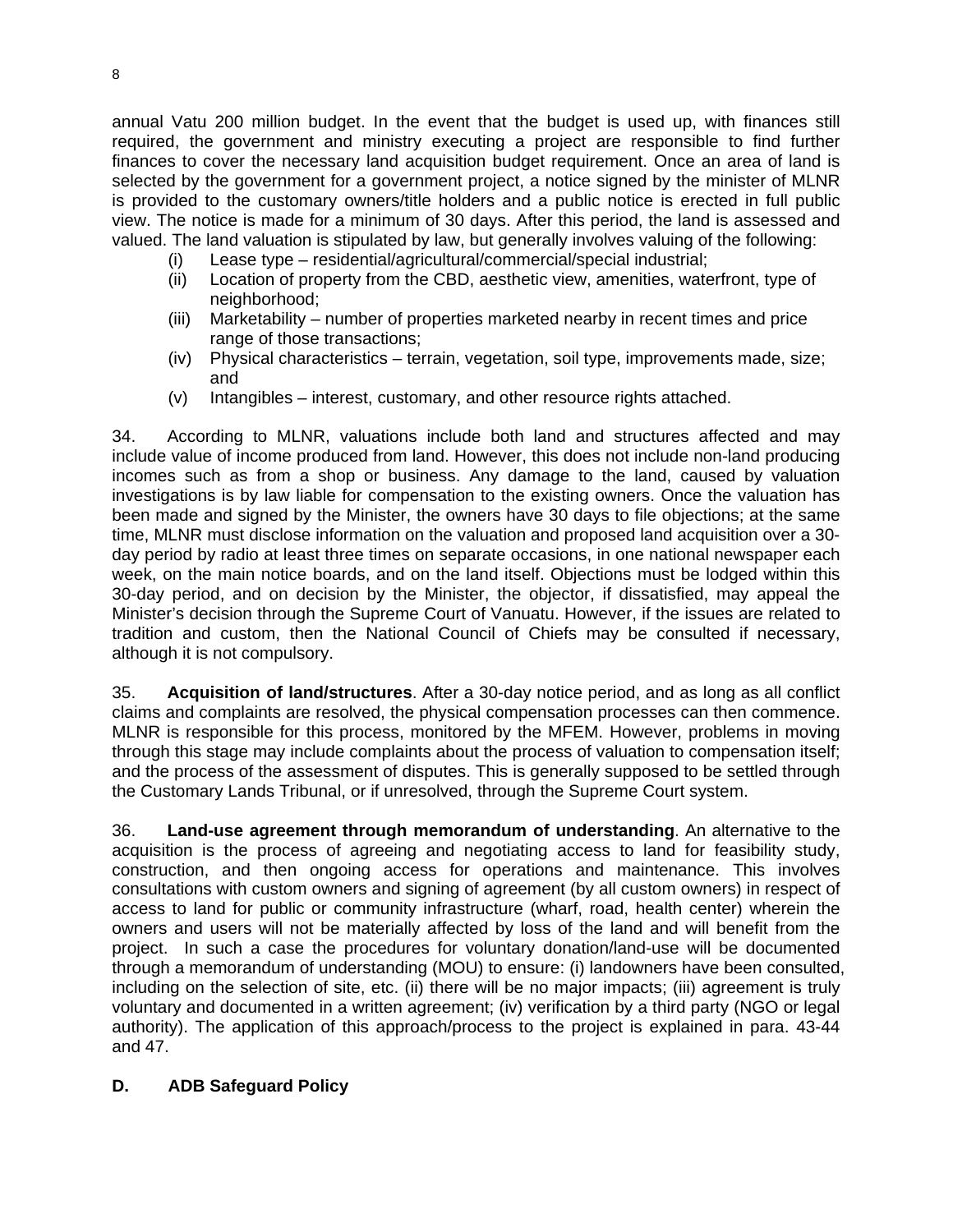37. The ADB Safeguard Policy Statement 2009 (SPS) requires ADB-assisted projects to (i) avoid resettlement impacts wherever possible; (ii) minimize impacts by exploring project and design alternatives; (iii) enhance, or at least restore, the livelihoods of all DPs in real terms relative to pre-project levels; and (iv) improve the standards of living of the affected poor and other vulnerable. It covers both physical displacement and economic displacement.

- 38. The key principles of the ADB safeguard policy on resettlement are as follows:
	- (i) Screen early the project's resettlement impacts and risks.
	- (ii) Carry out meaningful consultations with and participation of DPs, inform all DPs of their entitlements and resettlement options. Pay particular attention to the needs of vulnerable groups. Establish a grievance redress mechanism.
	- (iii) Improve, or at least restore, the livelihoods of all DPs through (i) land-based resettlement or cash compensation at replacement cost, as relevant, (ii) prompt replacement of assets, (iii) prompt compensation at full replacement cost, and (iv) additional revenues and services through benefit sharing schemes where possible.
	- (iv) Provide DPs with needed assistance, including: (i) if there is relocation, secured tenure to relocation and, better housing; (ii) transitional support and development assistance; and (iii) civic infrastructure and community services, as required.
	- (v) Improve the standards of living of the displaced poor and other vulnerable groups to at least national minimum standards.
	- (vi) Develop procedures in a transparent, consistent, and equitable manner if land acquisition is through negotiated settlement.
	- (vii) Ensure that DPs without titles are eligible for resettlement assistance and compensation for loss of non-land assets.
	- (viii) Prepare a RP elaborating on DPs' entitlements, income and livelihood restoration strategy and so on.
	- (ix) Disclose a RP in an accessible place and a form and language(s) understandable to DPs and other stakeholders.
	- (x) Conceive and execute resettlement as part of a development project or program.
	- (xi) Provide compensation and other entitlements before physical or economic displacement.
	- (xii) Monitor and assess resettlement outcomes, their impacts on the standards of living of DPs.

## **E. Gaps between ADB SPS and Vanuatu Laws and Gap-filling Measures**

39. Table 2.1 summarizes the differences between ADB SPS requirements and Vanuatu laws on land acquisition/involuntary resettlement, and gap-filling measures.

| <b>ADB SPS Requirements on</b><br><b>Involuntary Resettlement</b>                                                                             | Gaps between ADB SPS and<br><b>Vanuatu Laws</b>                                                                                                                                              | <b>Gap-filling Measures</b>                                                                                                                                          |
|-----------------------------------------------------------------------------------------------------------------------------------------------|----------------------------------------------------------------------------------------------------------------------------------------------------------------------------------------------|----------------------------------------------------------------------------------------------------------------------------------------------------------------------|
| Avoid involuntary resettlement<br>wherever possible.<br>Minimize involuntary resettlement by<br>exploring project and design<br>alternatives. | No minimum standard that requires<br>that a project avoid resettlement<br>impacts. No explicit reference to the<br>need for minimizing resettlement<br>impacts by exploring alternatives.    | The RF includes measures on<br>avoiding/minimizing land acquisition<br>and resettlement impacts.                                                                     |
| Enhance, or at least restore, the<br>livelihoods of all displaced persons in<br>real terms relative to pre-project<br>levels.                 | Laws do not prescribe measures to<br>restore/ improve standard of living.<br>Compensation is determined based<br>on issues including land type, crops<br>etc. This does not include non-land | For this project, compensation will<br>be at replacement cost and cover<br>losses from businesses and<br>employees' salaries.<br>Land is valued by Valuer General in |

**Table 2.1: Comparison of Vanuatu Law and ADB Policy and Gap-filling Measures**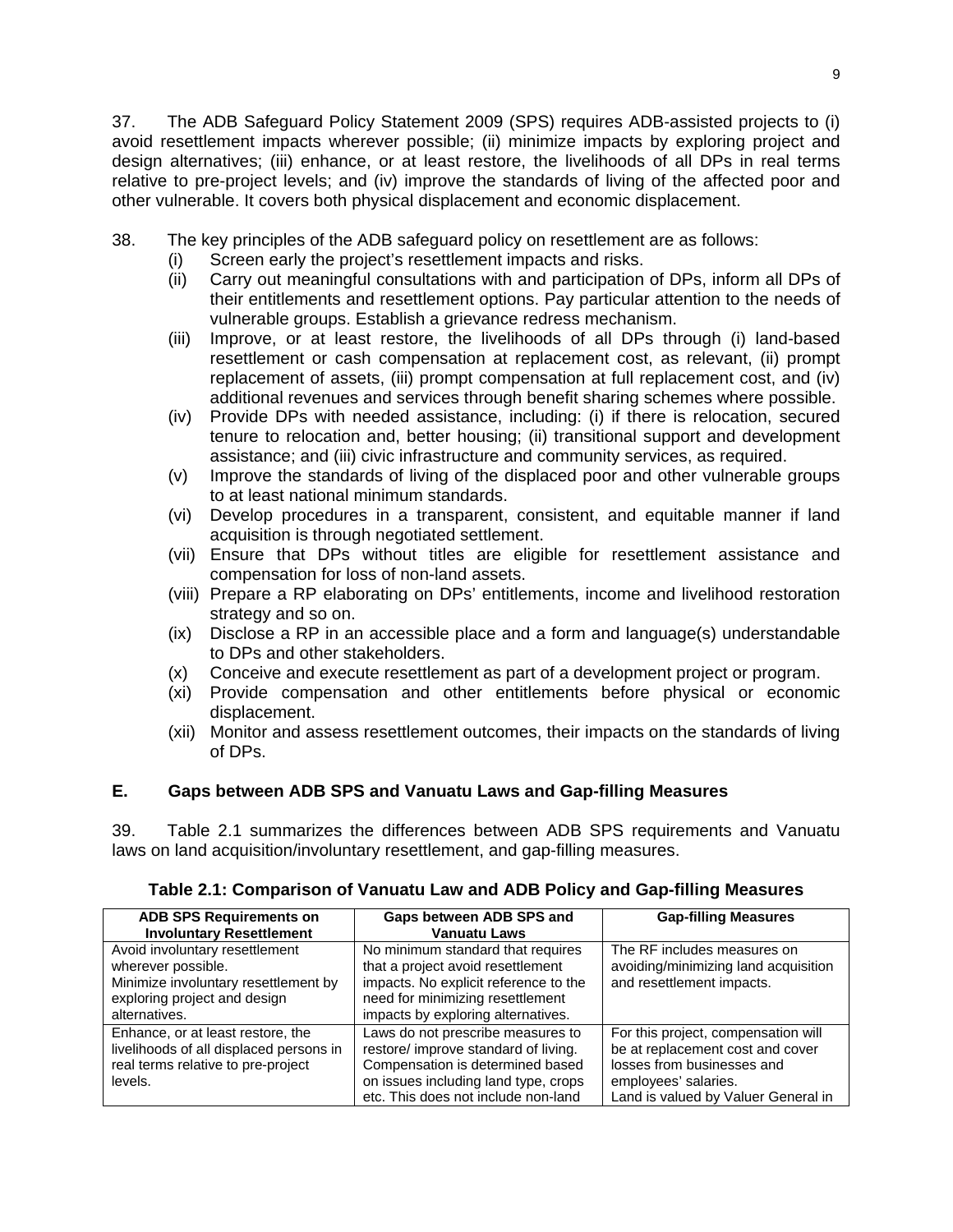| <b>ADB SPS Requirements on</b>                              | Gaps between ADB SPS and                                                 | <b>Gap-filling Measures</b>                                              |
|-------------------------------------------------------------|--------------------------------------------------------------------------|--------------------------------------------------------------------------|
| <b>Involuntary Resettlement</b>                             | <b>Vanuatu Laws</b>                                                      |                                                                          |
|                                                             | income producing assets (shops,                                          | MLNR.                                                                    |
|                                                             | businesses etc). It does not require                                     |                                                                          |
|                                                             | compensation be provided to level                                        |                                                                          |
|                                                             | that will improve DP living conditions.                                  |                                                                          |
| Improve the standards of living of the                      | Law in Vanuatu does not recognize                                        | The RF includes measures on                                              |
| displaced poor and other vulnerable                         | standards of living of poor and                                          | compensation at replacement cost                                         |
| groups.                                                     | vulnerable in determining                                                | for affected land/assets and to                                          |
|                                                             | compensation or additional                                               | restore, if not, improve living                                          |
|                                                             | measures.                                                                | standard of DPs.                                                         |
| Screen the project early on to identify                     | Other than requirement for project                                       | The RF requires screening as first                                       |
| past, present, and future involuntary                       | budget to consider and include                                           | stage to determine the scope of land                                     |
| resettlement impacts and risks.                             | associated resettlement and land                                         | acquisition and need for subsequent                                      |
|                                                             | acquisition costs, there is no                                           | assessment and documentation.                                            |
|                                                             | provision for screening.                                                 |                                                                          |
| Determine the scope of resettlement                         | No specific requirements for census,                                     | The RF includes measures on                                              |
| planning through a survey and/or                            | cut-off date, impact assessment and                                      | survey/census, cut-off-date,                                             |
| census of displaced persons,                                | scoping of resettlement planning.                                        | assessment of impacts and                                                |
| including a gender analysis,                                |                                                                          | resettlement planning.                                                   |
| specifically related to resettlement                        |                                                                          |                                                                          |
| impacts and risks.                                          |                                                                          |                                                                          |
| Carry out meaningful consultations                          | No specific provisions                                                   | The RF includes measures on                                              |
| with APs, host communities, and                             | for preparing and implementing RP<br>based on                            | consultations with DPs, including                                        |
| concerned NGOs. Inform all                                  | meaningful consultations                                                 | vulnerable groups, during screening                                      |
| displaced persons of their<br>entitlements and resettlement |                                                                          | and if required the preparation and                                      |
| options. Ensure their participation in                      | with DPs, including the poor, the<br>landless, elderly, women, and other | implementation of RPs (or due<br>diligence report).                      |
| planning, implementation, and                               | vulnerable groups                                                        |                                                                          |
| monitoring and evaluation of                                |                                                                          |                                                                          |
| resettlement programs. Pay particular                       |                                                                          |                                                                          |
| attention to the needs of vulnerable                        |                                                                          |                                                                          |
| groups, especially those below the                          |                                                                          |                                                                          |
| poverty line, the landless, the elderly,                    |                                                                          |                                                                          |
| women and children, and Indigenous                          |                                                                          |                                                                          |
| Peoples, and those without legal title                      |                                                                          |                                                                          |
| to land, and ensure their participation                     |                                                                          |                                                                          |
| in consultations.                                           |                                                                          |                                                                          |
| Establish a grievance redress                               | No requirements for a project-                                           | The RF includes measures on                                              |
| mechanism to receive and facilitate                         | specific grievance redress                                               | project-specific grievance redress                                       |
| resolution of the affected persons'                         | mechanism.                                                               | mechanism.                                                               |
| concerns. Support the social and                            |                                                                          |                                                                          |
| cultural institutions of displaced                          |                                                                          |                                                                          |
| persons and their host population.                          |                                                                          |                                                                          |
| Improve, or at least restore, the                           | No specific requirement for land-                                        | The RF includes measures of on-site                                      |
| livelihoods of all displaced persons                        | based resettlement, replacement of                                       | relocation, replacement of affected                                      |
| through (i) land-based resettlement                         | assets, and benefit sharing.                                             | structures, compensation at                                              |
| strategies when affected livelihoods                        |                                                                          | replacement cost and priority of                                         |
| are land based where possible or                            |                                                                          | project employment to DPs.                                               |
| cash compensation at replacement                            |                                                                          |                                                                          |
| value for land when the loss of land                        |                                                                          |                                                                          |
| does not undermine livelihoods, (ii)                        |                                                                          |                                                                          |
| prompt replacement of assets with                           |                                                                          |                                                                          |
| access to assets of equal or higher                         |                                                                          |                                                                          |
| value, (iii) prompt compensation at                         |                                                                          |                                                                          |
| full replacement cost for assets that                       |                                                                          |                                                                          |
| cannot be restored, and (iv)                                |                                                                          |                                                                          |
| additional revenues and services                            |                                                                          |                                                                          |
| through benefit sharing schemes                             |                                                                          |                                                                          |
| where possible.<br>Provide physically and economically      |                                                                          |                                                                          |
| DPs with needed assistance,                                 | Vanuatu laws have no specific                                            | For any subprojects that will trigger<br>the need for relocation, the RF |
|                                                             | provisions on relocation, transitional                                   |                                                                          |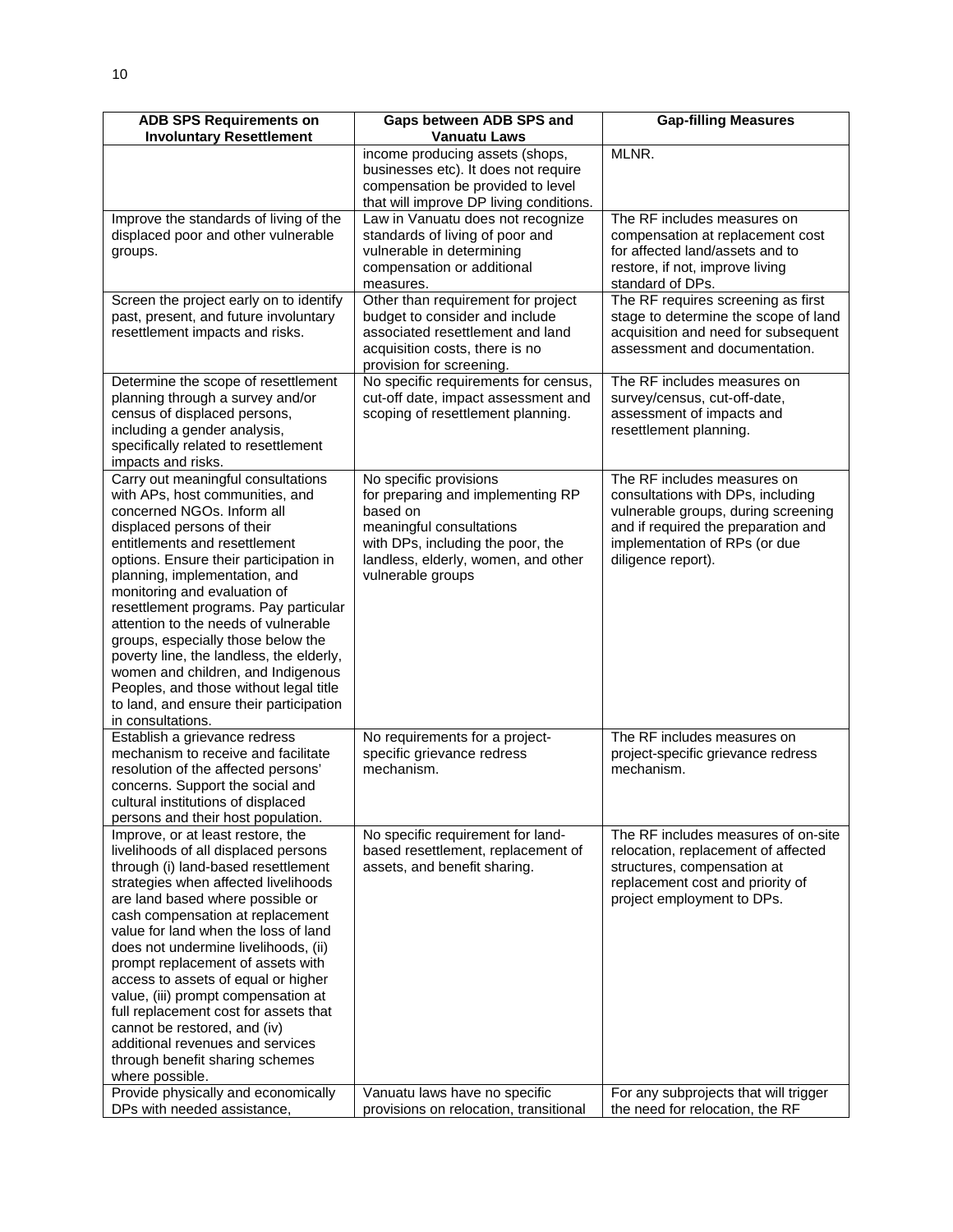| <b>ADB SPS Requirements on</b>                                                                                                                                                                                                                                                                                                                                                  | Gaps between ADB SPS and                                                                                                                    | <b>Gap-filling Measures</b>                                                                                                                                  |
|---------------------------------------------------------------------------------------------------------------------------------------------------------------------------------------------------------------------------------------------------------------------------------------------------------------------------------------------------------------------------------|---------------------------------------------------------------------------------------------------------------------------------------------|--------------------------------------------------------------------------------------------------------------------------------------------------------------|
| <b>Involuntary Resettlement</b>                                                                                                                                                                                                                                                                                                                                                 | <b>Vanuatu Laws</b>                                                                                                                         |                                                                                                                                                              |
| including: (i) if there is relocation,<br>secured tenure to relocation land,<br>better housing with comparable                                                                                                                                                                                                                                                                  | support and civic infrastructure and<br>services.                                                                                           | includes measures on-site relocation<br>of affected structures, transitional<br>allowances and restoration of civic                                          |
| access to employment and<br>production opportunities, integration<br>of resettled persons economically<br>and socially into host communities,                                                                                                                                                                                                                                   |                                                                                                                                             | infrastructure.<br>Note: it is unlikely that the project will<br>require relocation or land acquisition.                                                     |
| and extension of project benefits to<br>host communities; (ii) transitional<br>support and assistance, such as land<br>development, credit facilities, training,<br>or employment opportunities; and (iii)<br>civic infrastructure and community<br>services, as required.                                                                                                      |                                                                                                                                             |                                                                                                                                                              |
| Improve the standards of living of the<br>displaced poor and other vulnerable<br>groups, including women, to at least<br>national minimum standards. In rural<br>areas provide them with legal and<br>affordable access to land and<br>resources, and in urban areas<br>provide them with appropriate income<br>sources and legal and affordable<br>access to adequate housing. | Laws do not prescribe measures on<br>improvement of living standard and<br>restoration of livelihoods of the poor<br>and vulnerable groups. | The RF includes measures on<br>restoration/improvement of<br>livelihoods of DPs, including the<br>poor and vulnerable groups.                                |
| Develop procedures in a transparent,<br>consistent, and equitable manner if<br>land acquisition is through negotiated<br>settlement to ensure that those<br>people who enter into negotiated<br>settlements will maintain the same or<br>better income and livelihood status.                                                                                                   | Laws do not specifically require third-<br>party verification of negotiated<br>agreement.                                                   | The RF describes procedures for the<br>negotiation with landowner groups<br>through memoranda of<br>understanding (MOUs) to be verified<br>by a third-party. |
| Ensure that displaced persons<br>without titles to land or any<br>recognizable legal rights to land are<br>eligible for resettlement assistance<br>and compensation for loss of non-<br>land assets                                                                                                                                                                             | There is nothing in the SOL Laws to<br>address the issue of displaced<br>persons without land title or legal<br>land rights.                | The entitlement matrix for the<br>project provides for resettlement<br>assistance and compensation for<br>non-land assets to non-titled DPs as<br>well.      |
| Prepare a RP elaborating on<br>displaced persons' entitlements, the<br>income and livelihood restoration<br>strategy, institutional arrangements,<br>monitoring and reporting framework,<br>budget, and time-bound<br>implementation schedule.                                                                                                                                  | Laws have no provision for preparing<br>RP.                                                                                                 | The RF includes measures on<br>preparation of RP for subprojects in<br>case they involve land<br>acquisition/resettlement impacts.                           |
| Disclose a draft RP, including<br>documentation of the consultation<br>process in a timely manner, before<br>project appraisal, in an accessible<br>place and a form and language(s)<br>understandable to affected persons<br>and other stakeholders. Disclose the<br>final RP and its updates to affected<br>persons and other stakeholders.                                   | No requirements on disclosure of an<br>RP.                                                                                                  | The RF includes disclosure<br>measures, including posting of<br>documents on ADB website as well<br>as providing information to DPs.                         |
| Conceive and execute involuntary<br>resettlement as part of a<br>development project or program.<br>Include full costs of resettlement in<br>the presentation of project's costs<br>and benefits. For a project with<br>significant involuntary resettlement                                                                                                                    | No equivalent provision                                                                                                                     | Land acquisition/resettlement costs<br>will be included and financed out of<br>the project cost.                                                             |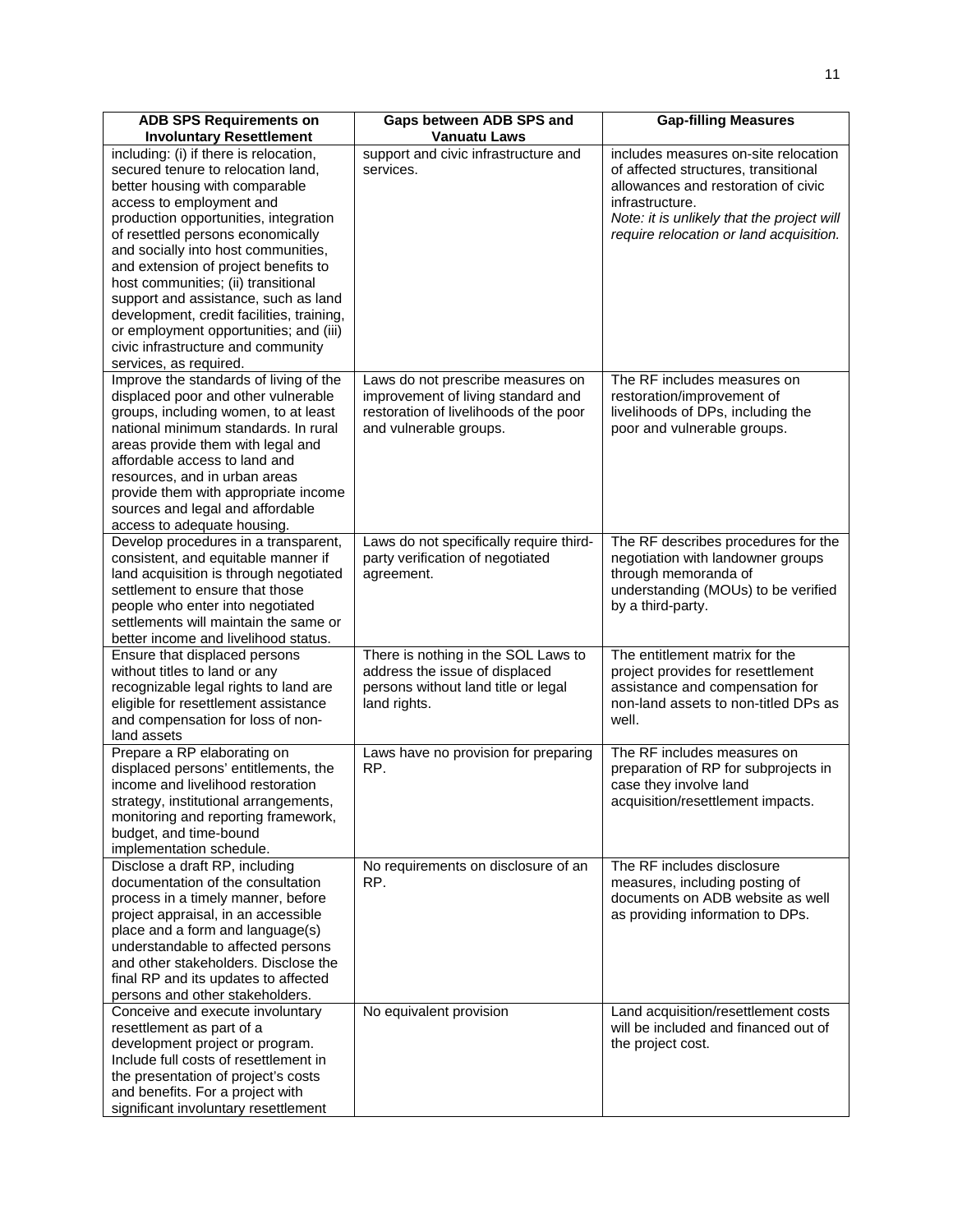| <b>ADB SPS Requirements on</b><br><b>Involuntary Resettlement</b>                                                                                                         | Gaps between ADB SPS and<br><b>Vanuatu Laws</b>                           | <b>Gap-filling Measures</b>                                                                                                    |
|---------------------------------------------------------------------------------------------------------------------------------------------------------------------------|---------------------------------------------------------------------------|--------------------------------------------------------------------------------------------------------------------------------|
| impacts, consider implementing the<br>involuntary resettlement component<br>as a stand-alone operation.                                                                   |                                                                           |                                                                                                                                |
| Pay compensation and provide other<br>resettlement entitlements before<br>displacement. Implement the RP<br>under close supervision throughout<br>project implementation. | There is nothing in the LAA to<br>require payment before<br>displacement. | The RF includes measures on<br>payment of compensation for<br>affected assets before start of civil<br>works on affected land. |
| Monitor and assess resettlement<br>outcomes and impacts on DPs.<br>Disclose monitoring reports.                                                                           | No equivalent provision                                                   | The RF includes monitoring<br>measures, including requirements<br>for semi-annual safeguard<br>monitoring and reporting.       |

## **F. Project Resettlement Policy Principles and Entitlements**

40. **Project resettlement principles**. Consistent with the SPS, this RF will apply to three categories of DPs as follows: (i) persons with formal or legal rights to land lost in its entirety or in part; (ii) persons who lost the land they occupy in its entirety or in part who have no formal legal rights to such land, but who have claims to such land that are recognized or recognizable under national laws; and (iii) persons who lost the land they occupy in its entirety or in part (as of the cut-off date) who have neither formal legal rights nor recognized or recognizable claims to such land.

41. The project will follow both the national laws and the ADB safeguard policy. In case of any gap, the ADB policy will apply. The project's key resettlement principles are: (i) it will avoid or minimize involuntary land acquisition and resettlement through careful design; (ii) DPs will receive compensation at replacement cost and/or assistance so that they will be as well-off as without the project; (iii) DPs will be consulted during project cycle; (iv) absence of formal title will not be a bar to compensation for house, structures and trees/crops, and particular attention will be paid to vulnerable groups; (v) land compensation and resettlement assistance will be completed before start of civil works; and (vi) land acquisition and resettlement will be conceived as part of the project and costs related to resettlement will be included in and financed out of the project cost.

42. **Memorandum of understanding**. For infrastructure that directly benefit local communities, the MIPU often consults with the communities and landowner groups to get their agreement in constructing such infrastructures on the community/customary land. If the landowners and any other persons who claim an interest in the land agree on use of the land for the project purpose or voluntary donate the land, the agreement is documented in the form of a MOU which is signed by the members of the community/landowner group and the government. There is no change in title under this process.

43. The MOU sets out the agreed terms and conditions, including details of compensation to the landowners to be provided by the MIPU in return for use of the community land for the project. While the MIPU wishes to continue this tradition of consultation and MOU, the project will follow adequate safeguards and legal process in obtaining community/customary land, including: (i) local communities will be consulted on selection of subproject location/alignment and on options to minimize resettlement impacts; (ii) landowners will not be forced to give their land; (iii) affected persons/households will be provided compensation (at replacement cost) for their loss of individual structures and other improvements such as crops, trees, etc., in addition to in-kind compensation to community/groups for affected customary land, (iv) procedures on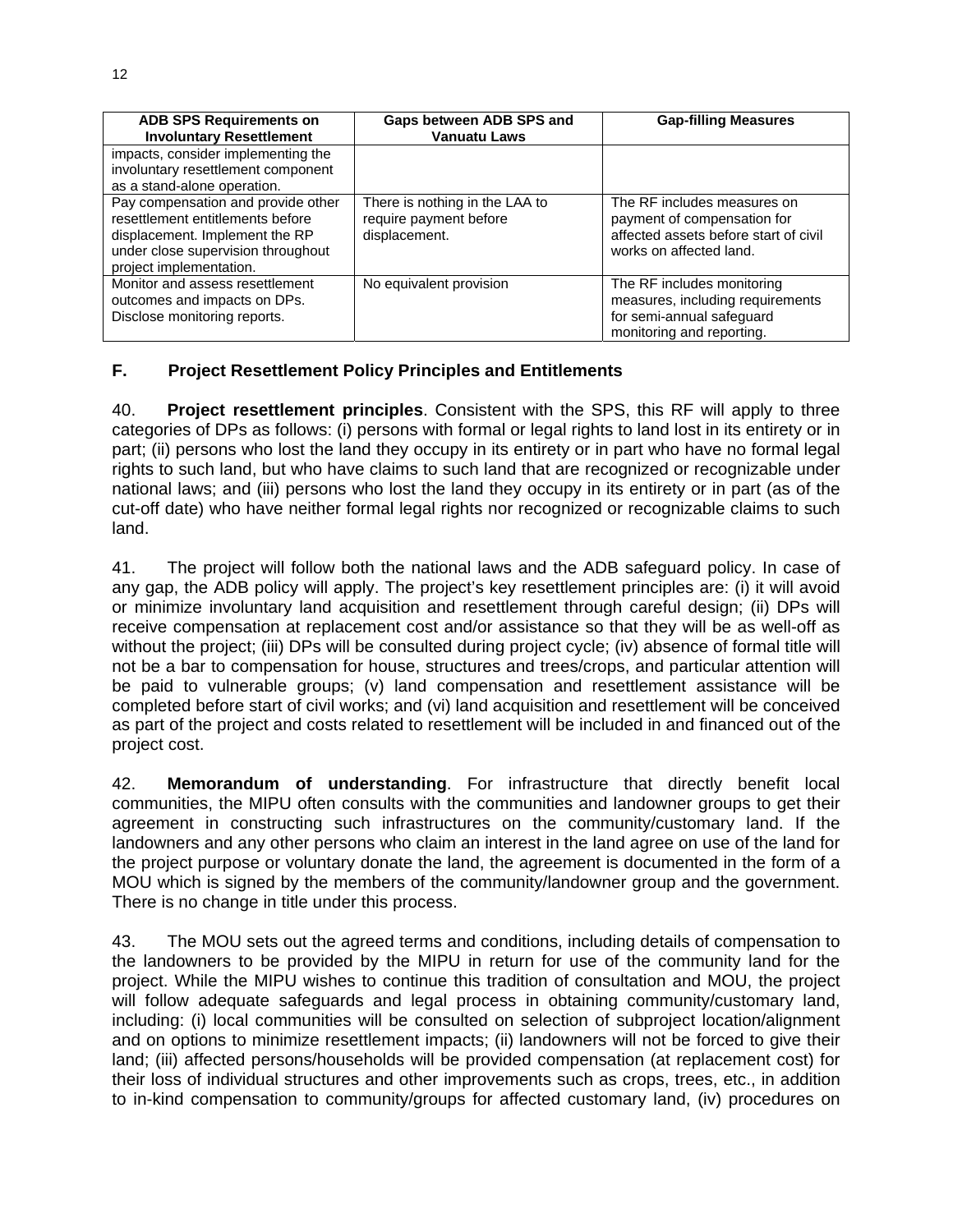purchase or lease of customary land in compliance with the LAA will be followed, as relevant; (iv) a written MOU will be signed with all members of the landowner group(s); and (v) the MOU will be validated by a third party such as a civil society organization or a magistrate. The procedures on obtaining community/customary land through MOU are in Annex 2.

44. **Entitlements**. The project will follow eligibility and provisions in the RF for compensating all types of losses resulting from land acquisition or restriction on land use or access. DPs will receive compensation at replacement cost, and other resettlement assistance such as shifting allowance. Titled DPs will receive compensation for land acquired by the project. Non-titled DPs are not eligible for compensation of land, but will receive compensation for assets attached to land and other assistance as required. Households headed by women and other vulnerable households will receive further assistance. Table 2.2 presents the entitlement matrix.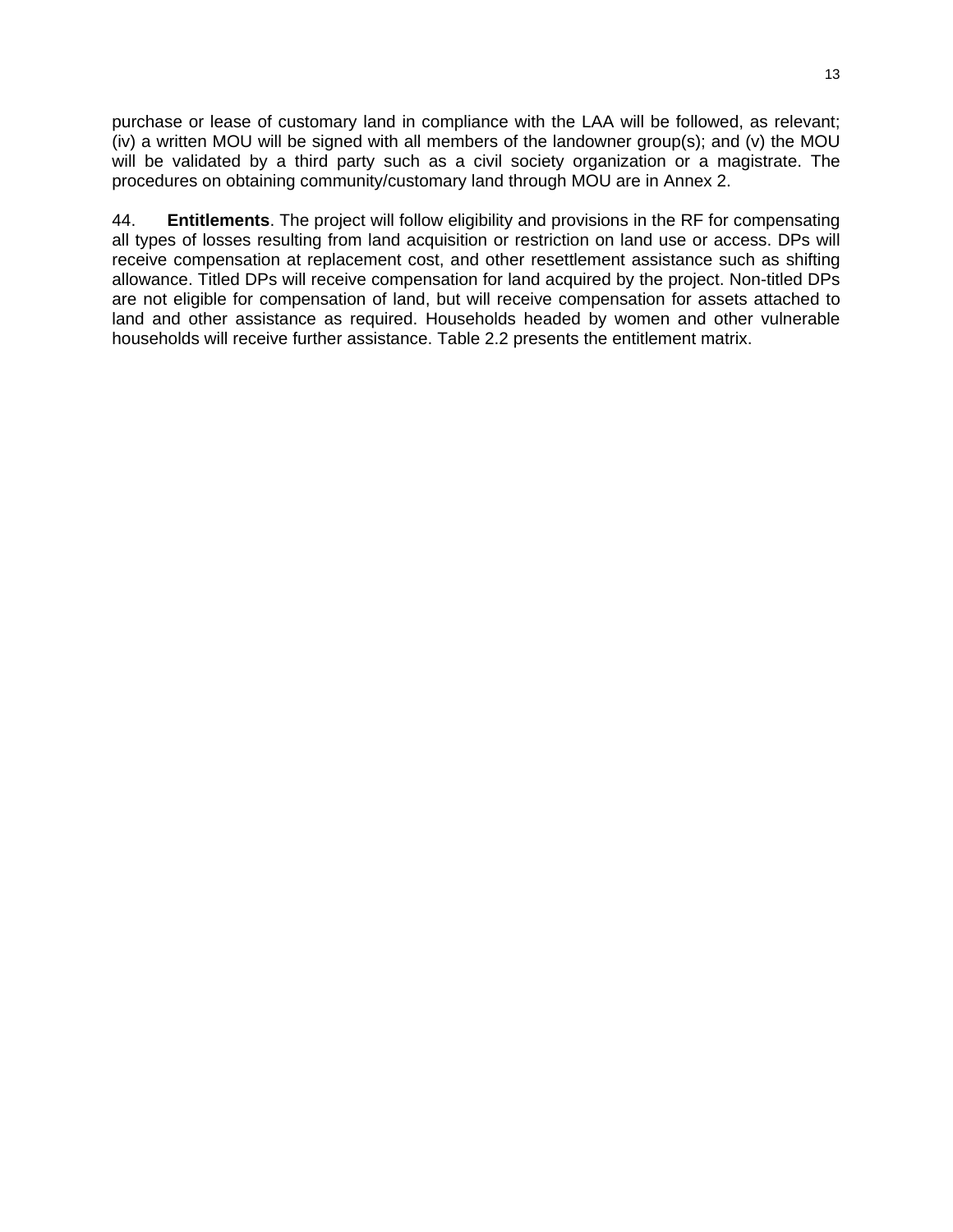#### **Table 2.2: Entitlement Matrix**

| <b>Impact/Type of Loss</b>                                                                  | <b>Application</b>                                                     | <b>Entitled DPs</b>                         | <b>Entitlement</b>                                                                                                                                                                                                           |
|---------------------------------------------------------------------------------------------|------------------------------------------------------------------------|---------------------------------------------|------------------------------------------------------------------------------------------------------------------------------------------------------------------------------------------------------------------------------|
| Loss of use of land through<br>temporary occupation by the<br>project including any damages | Customary land required<br>during repair/ rehabilitation<br>activities | Landowners/users of<br>customary land       | Rent as negotiated with landowners. All temporary use of land will be<br>through written agreement with the landowner/lease-holder and land<br>will be returned to the landowners after rehabilitation to original or        |
| within land used temporarily                                                                | Alienated land required<br>during repair/rehabilitation                | Lease-holder                                | better condition.                                                                                                                                                                                                            |
| Loss of access during<br>construction causing<br>inconvenience to APs or                    | activities                                                             |                                             | Compensation at replacement cost for any damages within land used<br>for project.                                                                                                                                            |
| impacting livelihoods                                                                       |                                                                        |                                             | The project will ensure that APs have uninterrupted access to their<br>land and livelihood sources. In case of any unavoidable loss of<br>access, APs will be provided compensation for their losses at<br>replacement cost. |
| Permanent loss of residential                                                               | Customary land required for                                            | Landowners/users of                         | Landowners will be provided equivalent size and quality of land, or                                                                                                                                                          |
| or homestead land                                                                           | the project construction                                               | customary land                              | cash compensation at replacement cost.                                                                                                                                                                                       |
|                                                                                             | Alienated land to be                                                   | Lease-holders                               | Cash compensation as agreed between the COL and lease-holders;                                                                                                                                                               |
|                                                                                             | resumed for the project                                                |                                             | <b>OR</b>                                                                                                                                                                                                                    |
|                                                                                             | construction                                                           |                                             | New FTE lease for alternative land, with no cost to DPs for<br>relinquishing original lease and/or processing alternative lease.                                                                                             |
| Permanent loss of various                                                                   | Customary land required for                                            | Landowners/users of                         | In-kind compensation or cash compensation, at replacement cost, to                                                                                                                                                           |
| types of land (other than                                                                   | project construction                                                   | customary land                              | landowners group, as agreed between MIPU and landowners.                                                                                                                                                                     |
| residential)                                                                                | Alienated land required for<br>the project construction                | Lease-holders, tenants<br>and users of land | Cash compensation to leaseholders for affected land. New FTE lease<br>for alternative land, with no cost to DPs.                                                                                                             |
|                                                                                             |                                                                        |                                             | Cash compensation for affected crops at replacement cost.                                                                                                                                                                    |
|                                                                                             |                                                                        |                                             | A portion/share of compensation amount will be provided to                                                                                                                                                                   |
|                                                                                             |                                                                        |                                             | sharecroppers/tenants for portion of land sharecropped according to<br>sharecropping/rental agreement.                                                                                                                       |
| Loss of gardens, trees, crops,                                                              | Standing crops, trees in the                                           | Owner(s) of crops or trees                  | Compensation at replacement cost as determined by the Forest                                                                                                                                                                 |
| perennials, and/or productive<br>trees/plants                                               | <b>ROW</b>                                                             |                                             | Division for timber trees and the Department of Agriculture for crops<br>or productive plants/trees.                                                                                                                         |
| Partial or total removal of                                                                 | Structures in ROW                                                      | Owner of structure                          | Compensation for structures affected or removed at replacement cost                                                                                                                                                          |
| structure (house or commercial                                                              |                                                                        |                                             | without deductions for salvaged materials; and assistance in locating                                                                                                                                                        |
| structure)                                                                                  |                                                                        |                                             | suitable alternative housing or commercial building.                                                                                                                                                                         |
|                                                                                             |                                                                        |                                             | Shifting allowance <sup>7</sup> for relocating household or business goods.                                                                                                                                                  |

 $^7$  The shifting/relocation allowance will be agreed between the MIPU and the household/DP on a case-by case basis. The shifting allowance will be adequate to cover (i) dismantling of the structure; (ii) transport of structure/housing materials salvaged and all household effects/commercial goods; and (iii) costs of alternative accommodation, if required, while the structure is being re-built.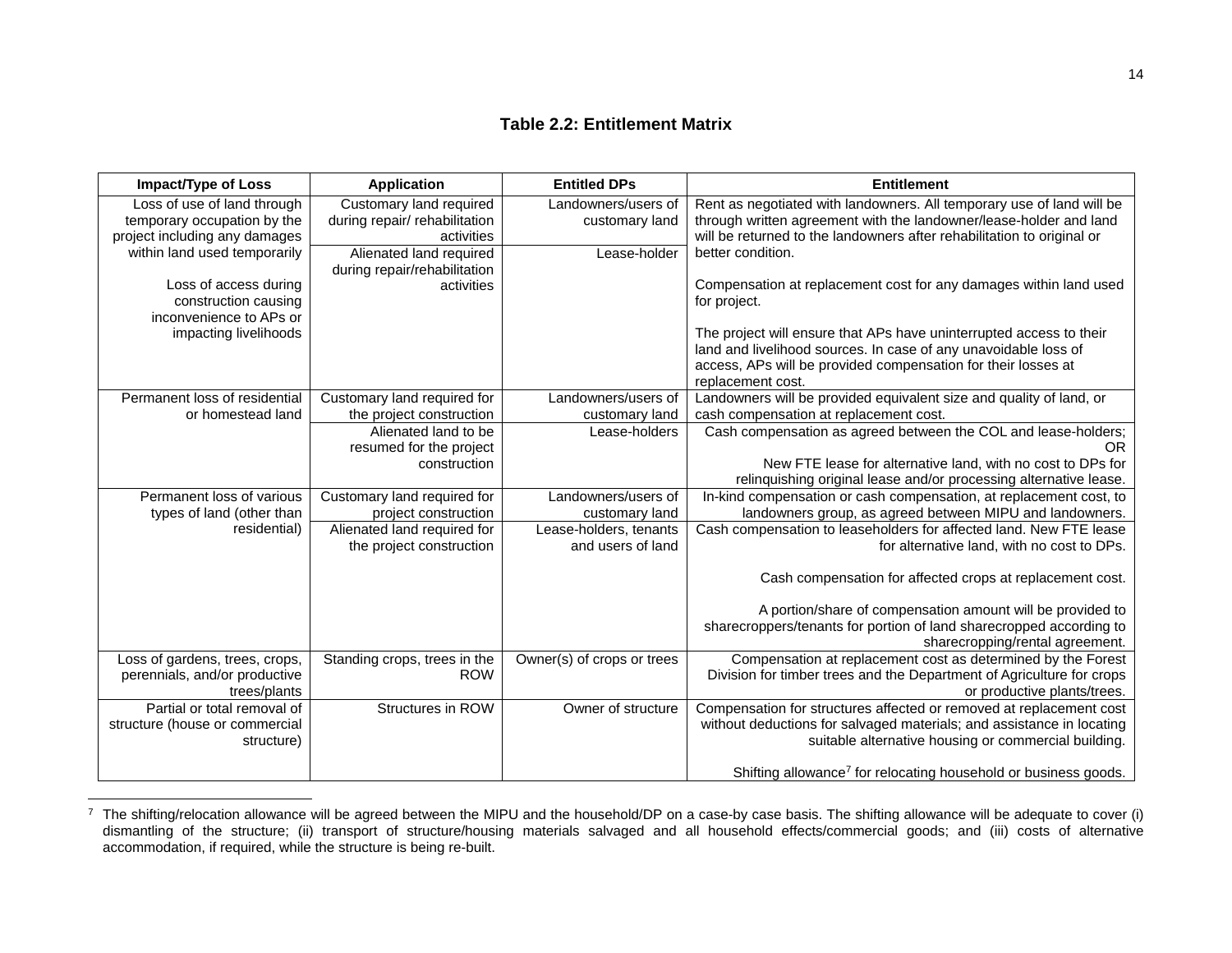| <b>Impact/Type of Loss</b> | <b>Application</b>           | <b>Definition of DPs</b>  | <b>Entitlement</b>                                                    |
|----------------------------|------------------------------|---------------------------|-----------------------------------------------------------------------|
| Affected vulnerable        | Vulnerable households        | Vulnerable households     | Access to training programs developed under the Project;              |
| households                 | losing assets to the project | identified through        | Employment during construction and maintenance for two household      |
|                            |                              | consultation with         | members (one male and one female). Vulnerable groups will get         |
|                            |                              | community leaders. In the | priority in these activities.                                         |
|                            |                              | project's context         |                                                                       |
|                            |                              | vulnerable groups include | Additional cash assistance depending on extent of disruption to       |
|                            |                              | households headed by      | vulnerable AP's livelihood mechanism. Amount to be specified in the   |
|                            |                              | women, elderly, disabled, | RP.                                                                   |
|                            |                              | poor households, and      |                                                                       |
|                            |                              | physically relocating     |                                                                       |
|                            |                              | households.               |                                                                       |
| Displacement of community  | Community structure or       | Community                 | Replacement as agreed with community or cash compensation under       |
| structure                  | resources within ROW if      | representatives as        | law with additional grants as required to meet replacement cost       |
|                            | removed for project interest | identified by the social  | without deductions for any materials salvaged.                        |
|                            |                              | impact assessment         |                                                                       |
|                            |                              |                           | Assistance with dismantling and reconstructing structure or property. |
| Unforeseen or unintended   | Any impact identified during | Concerned affected        | Determined as per the spirit of this resettlement framework.          |
| impacts                    | implementation               | people                    |                                                                       |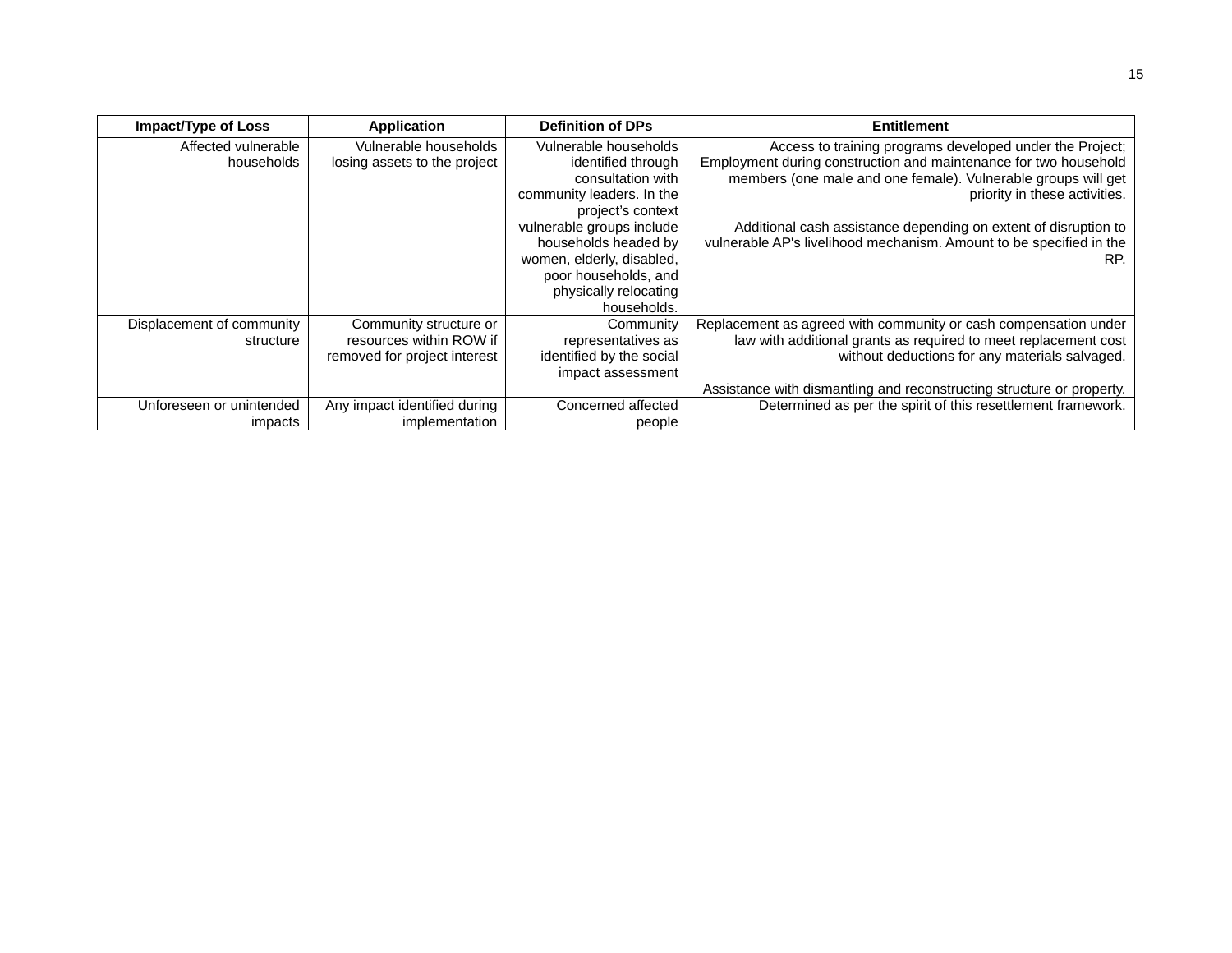#### **III. SOCIAL IMPACT ASSESSMENT AND PREPARATION OF RESETTLEMENT PLAN**

#### **A. Subproject Screening**

45. Each subproject will be screened for its land acquisition and resettlement impacts (screening form attached as Annex 1). The screening will reflect if there will be any such impacts. This means that at least preliminary designs are required to indicate the type and extent of works. The screening form will be completed after site visits, and, as relevant, in consultations with potential DPs to understand land use/ownership arrangements.

46. **Due diligence report**. For subprojects that will not require land acquisition and will not create any resettlement impacts and where a MOU (Annex 2) is agreed with the custom land owners, the process will be documented in a due diligence report. The report will include the signed MOU and be validated by a third party. The report will include the agreed terms and conditions, including details of compensation to the landowners to be provided by the MIPU in return for use of the community land for the project. While the MIPU wishes to continue this tradition of consultation and MOU, the project will follow adequate safeguards and legal process in obtaining community/customary land, including: (i) local communities will be consulted on selection of subproject location/alignment and on options to minimize resettlement impacts; (ii) landowners will not be forced to give their land; (iii) affected persons/households will be provided compensation (at replacement cost) for their loss of individual structures and other improvements such as crops, trees, etc., in addition to in-kind compensation to community/groups for affected customary land, (iv) procedures on purchase or lease of customary land in compliance with the LAA will be followed, as relevant; (iv) a written MOU will be signed with all members of the landowner group(s); and (v) the MOU will be validated by a third party such as a civil society organization or a magistrate. The procedures on obtaining community/customary land through MOU are in Annex 2.

47. The screening is conducted as a first step to see wherever resettlement impacts can be avoided, mitigated or minimized as much as possible. Where the screening identifies that a subproject will require land acquisition/resettlement, an assessment of social impact needs to be undertaken to prepare an RP.

#### **B. Social Impact Assessment and Documentation**

48. **Preparation of resettlement plan**. Any subprojects that involve involuntary land acquisition and resettlement impacts will follow the guidelines set out in this RF in respect of assessment of impacts (census of DPs, inventory of losses, and socioeconomic survey) and preparation of an RP. The scope and level of detail of an RP will vary depending on the magnitude and complexity of land acquisition and resettlement issues. This RF includes an outline of a RP (Annex 3) and, where required, RP will be prepared accordingly.

49. A comprehensive assessment of impacts based on reliable information about the scope of land acquisition and its impacts on DPs will be a prerequisite for preparation of an RP. In coordination with the MLNR, the MIPU will carry out consultations with village leaders and DPs and necessary surveys including inventory of losses (IOL) and census of DPs. The IOL and census will be undertaken covering all DPs during feasibility study and updated after detailed design. It will be conducted in a participatory manner to estimate the losses and impacts. A cutoff date will be established as the date of the commencement of an IOL and this will be publicized in advance by the MIPU.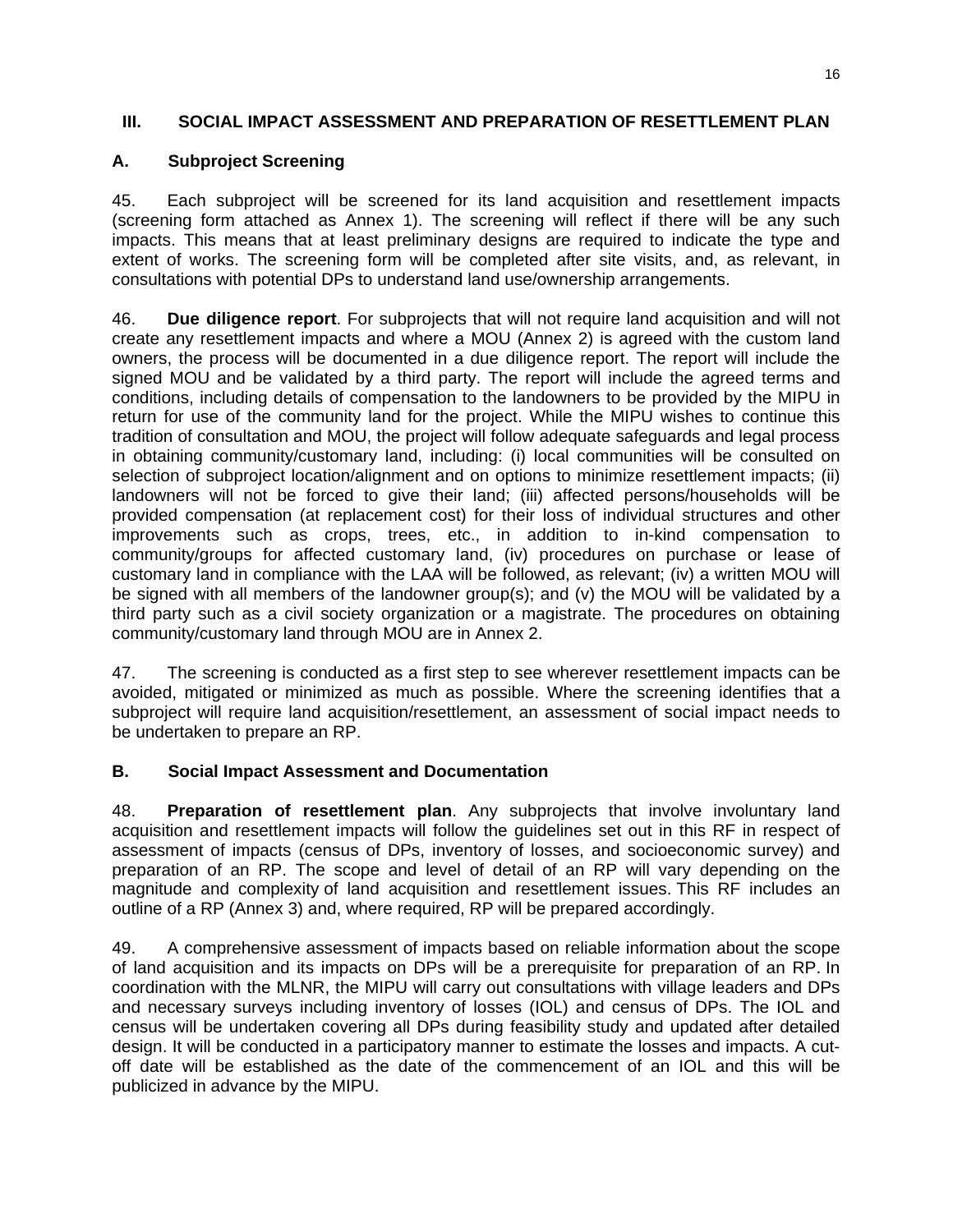50. The landowners and/or users that have documented claims to affected land, crops, trees and/or structures as of the cut-off date will be eligible for compensation and/or rehabilitation assistance.

51. The IOL will document the losses and impacts resulting from the land and/or resource/asset acquisition. The survey form will also contain a number of questions about the socio-economic status of DPs in order to furnish information required for the elaboration of livelihood restoration and stabilization measures. The form will cover the following:

- (i) Information of DP/household number of people in household; gender and age of head of household; tenure of land; ownership of assets; education of household members; livelihood activities (paid and unpaid); cash income; subsistence production;
- (ii) Loss of land by type of land affected (i.e., residential; agricultural; commercial; fishpond, etc.); total area of land (including other plots), area of land affected; tenure of land;
- (iii) Loss of assets by type, i.e., structures, crops and trees (type, area affected, number lost, etc.); time required to rebuild or relocate;
- (iv) Loss of, or impacts on livelihood activities type, dependency, how impacted, restoration measures required; and
- (v) Other impacts or losses.

52. Each of survey forms will be entered onto a database, and analyzed to provide a profile of DPs, to describe the losses and impacts, and assist in the calculation of compensation for the losses and impacts. Data will be disaggregated, as relevant, by gender, ethnic group and income group. The conditions, needs, and priorities of women will be analyzed to ensure that land acquisition and resettlement does not disadvantage women and other vulnerable groups.

53. A RP will be prepared based on the assessment of impacts and finalized in consultation with DPs. The RP will summarize the scope of land acquisition and resettlement; socioeconomic information; consultation process; legal and institutional framework; entitlements; and implementation arrangements. It will also identify gender concerns and ensure that it does not disadvantage women. The plan will include sufficient budget and specify source of funds. The budget will be based on published rates from relevant government authorities and include additional grants, if required, to ensure that compensation rates for affected land and assets are at replacement cost. The RP will also include an implementation schedule linked with the civil works to ensure that civil works will not commence until compensation and/or assistance has been paid to DPs. The draft RP will be disclosed to DPs and other stakeholders for their comments. The RP will be finalized incorporating comments from DPs. The final RP will be produced in English, with summaries in Bislama, as needed.

54. The preparation of the RP will be coordinated with the government's formal land acquisition procedure in accordance with the LAA, as relevant.

55. **Endorsement and disclosure**. The due diligence reports and/or RPs will be endorsed by the MIPU and will be submitted to ADB for review and approval. A "no objection" for the due diligence reports and/or RPs will be received from ADB prior to implementation of a subproject.

56. The due diligence reports and/or RPs will be uploaded to ADB's website and disclosed locally.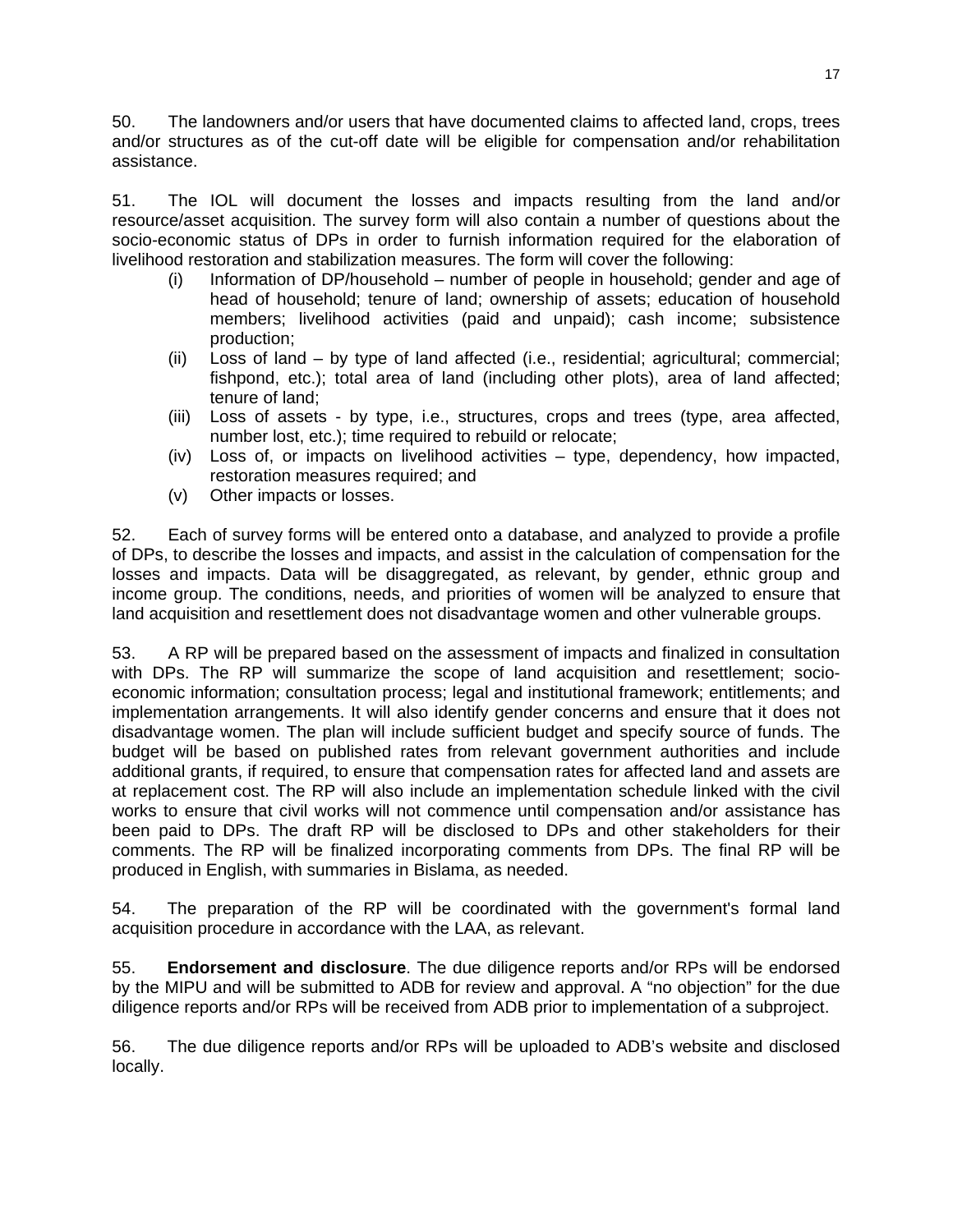57. **Executing agency**. The MFEM is the executing agency and has overall responsibility to manage the land acquisition/resettlement aspects. The MIPU will undertake the surveys and prepare the RP with the help of qualified experts and relevant authorities. The MIPU will ensure that entitlements and measures in the RP are consistent with this RF and suitable budgetary provisions are made for timely implementation of the RP. The MIPU will also coordinate with the MLNR and other relevant government agencies in land acquisition process.

58. **Implementation agency**. The MIPU will implement the project through the PWD and its PMU. The PMU will be responsible to implement the overall project. The MIPU will assign a project manager at PMU to manage the project, including social safeguard activities. The project manager will ensure that all relevant safeguard plans are implemented so as to meet their intended requirements. The project manager, assisted by safeguard staff and consultants, will undertake the following activities to fulfil the PMU's role:

- (i) Screen and assess subprojects.
- (ii) Prepare due diligence reports and/or RPs for subprojects, as required, to meet the project's requirements according to the safeguard policies of ADB and the government.
- (iii) Undertake adequate consultations with and dissemination of relevant information to DPs, including public disclosure of draft and final safeguard reports and plans, in accordance with the RF.
- (iv) Ensure that the PMU's design engineers take into account safeguard issues and try to avoid or minimize social impacts through appropriate design. The social safeguard team will brief PMU technical design team in this regard.
- (v) Address any project-related grievances of DPs and facilitate in resolving disputes on landownership.
- (vi) Undertake public consultation to inform DPs of the subproject scope and schedule of the sub-project activities, including land acquisition and compensation activities.
- (vii) Following the award of the civil works contract, the safeguard team will arrange a briefing to the contractors to raise their awareness on safeguard requirements.
- (viii) Coordinate with relevant authorities including the MLNR to ensure that land acquisition and compensation activities are completed prior to start of the construction activities.
- (ix) Undertake regular monitoring and reporting on implementation progress of safeguard plans.
- (x) Implement relevant community development and income generation activities to restore and improve the living standards of DPs.

59. MIPU has established a safeguard unit which comprises a social safeguards officer and community liaison officer. In addition, the design and supervision consultant will include an international social safeguard specialist (ISS) to build capacity of MIPU safeguards officers and help implement the project.

60. The MIPU safeguards unit supported by the ISS will be responsible for preparation and implementation of the due diligence reports, resettlement plans, to negotiate settlements and prepare MOUs (including facilitating third party validation), prepare other safeguard plans, and facilitate consultations as required at various stages of the project.

61. Specifically during the land acquisition and resettlement process, the safeguards unit will ensure that entitlements and mitigation measures established in the RP are consistent with this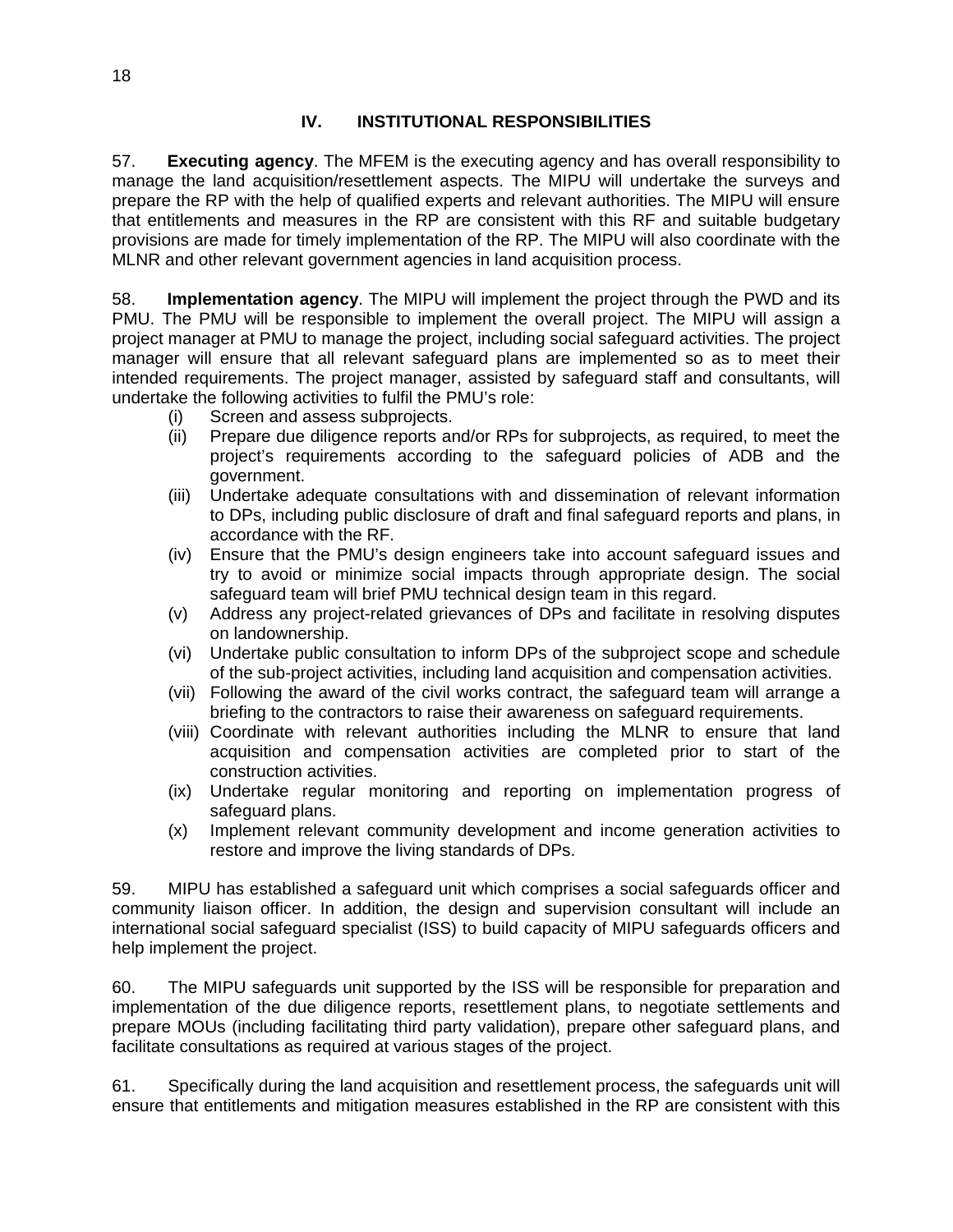RF; and suitable budgetary provisions are made for timely RP implementation. The safeguards unit will also ensure that funds for compensation and entitlements under the RP, provided through the MIPU or its contractors, are fully provided to DPs prior to the commencement of works/activities. For each subproject, the safeguards unit will prepare either (i) a satisfactory RP as per the agreed RF for subproject's involving land acquisition and resettlement; or (ii) a due diligence report documenting the screening and consultation process when an RP is not required.

62. The ISS will train and supervise the national safeguard staff and other relevant personnel in carrying out safeguard activities. The ISS will take overall responsibility in implementation and monitoring of the project's safeguard activities in compliance with this resettlement framework and ADB safeguard policy. During the initial stage of the project implementation, the ISS will organize a training program for relevant PMU staff and government officials to orient them on: (i) the government policies and procedures for acquisition of land; (ii) ADB policies and procedures on social safeguards; (iii) applying the government and ADB policies in the project; and (iv) methods on surveys and data collection to prepare an RP and conduct community consultations and awareness programs. The training will target people from the MIPU, the MLNR, provincial and district authorities, and other organizations involved in land acquisition and compensation activities.

63. **Ministry of Land and Natural Resources**. As required for subprojects necessitating land acquisition or resettlement, the MLNR and its relevant divisions will provide necessary support to the MIPU in carrying out land acquisition activities. If any subprojects require acquisition of land, the MIPU assisted by the safeguards unit and MLNR will identify land, landowners or lease-holders, participate in consultations, prepare declarations and notices as required, and undertake a land acquisition survey.

64. For subprojects involving land acquisition and resettlement, the safeguards unit and MLNR will undertake a census and IOL survey, prepare an RP. In addition, for subprojects affecting community/custom land, following consultations, a MOU will be prepared and signed by custom owner(s) and a representative of the government (the MIPU and the MLNR to decide) on use of community land for the project. The safeguards unit will be responsible for documenting the process, the MOU will outline the responsibilities of each party and what compensation will be provided to the landowners/community for loss of land and identify individuals/households who are using the land and the compensation they will receive for any lost or removed assets.

## **V. CONSULTATION AND INFORMATION DISCLOSURE**

65. Consultation will be undertaken during preparation and implementation of subprojects. The MIPU, primarily through the safeguards unit, will consult affected households, leaders, and representatives of communities to ascertain their needs and concerns about land/asset acquisition. The MIPU will carry out surveys in a participatory manner with the head of the household working with the safeguards unit to estimate the losses and impacts.

66. The MIPU will ensure participation of DPs in planning and implementation of the process, and specific consultations in relation to land/asset acquisition will be detailed in the RP. Individual meetings with directly affected households will also be undertaken and recorded in the RP.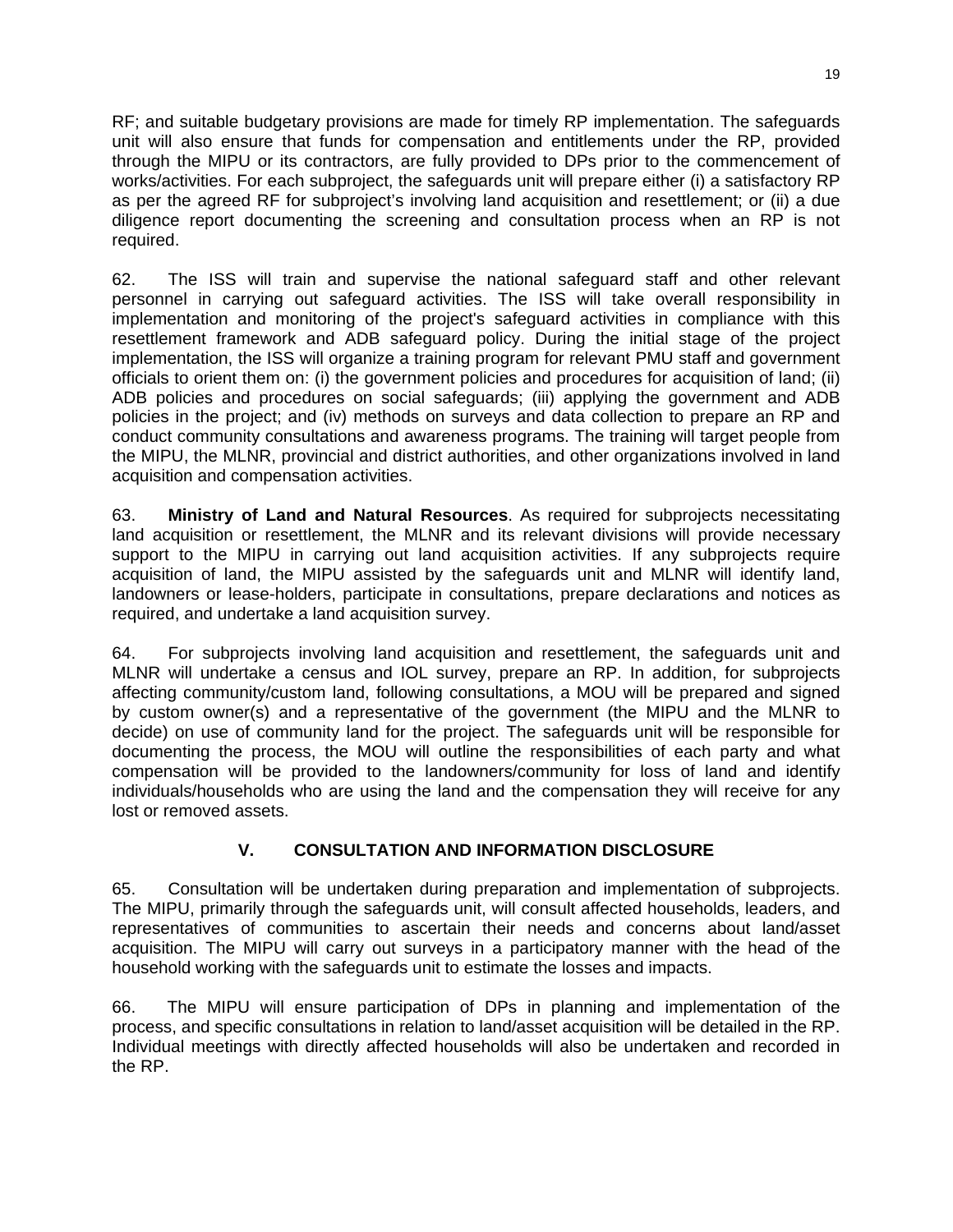67. In respect of information disclosure, the MIPU will publicly disclose project-related information at various times during the project cycle. The MIPU will inform affected communities of their entitlements through public consultations and the entitlement matrix will be translated into Pidgin and be made available in the MIPU head office in Port Vila, Shefa Government Office, and in subproject areas. This RF (and a summary of it) and any due diligence reports and/or RPs prepared under the project will be publicly disclosed as per the disclosure policy of ADB and current practice of the MIPU to DPs and other stakeholders.

## **VI. GRIEVANCE REDRESS MECHANISM**

## **A. Resolving Disputes over Land Ownership**

68. Any disputes arising over alienated land, usually in relation to compensation as ownership is clear, are referred to the Magistrates Court and follow the procedure set out in the LAA and other relevant law. Disputes over the award of compensation for resumed title, or where an existing lease-holder seeks to get compensation for "unimproved" land, are settled in the Supreme Court.

69. As per the Custom Land Management Act, for disputes over customary land, there is a two-step process; through mediation; and if it cannot be resolved through mediation it will be determined through customary procedures via either the nakamal<sup>8</sup> or the custom area land tribunal. If the dispute cannot be resolved by nakamal or custom area land tribunal it may be referred to Island Court or even Supreme Court.

## **B. Grievance Redress Mechanism**

70. During the course of the project, it is possible that people may have concerns with the project's safeguards performance including implementation of any RPs. The following process will be used to address concerns quickly and transparently at project level based on the existing system for dispute resolution.

- (i) Any DP may discusses their complaint with the Chief in their village. The DP or both DP and Chief take the complaint to the subproject office. Straightforward complaints will be resolved by determination of issues locally on the spot. All such issues are recorded by the subproject staff.
- (ii) If the DP is not satisfied with the outcome, the complaint is next discussed by the complainant and the MIPU-PMU assisted by the safeguards unit, or local government members, and the head of the land owning group (in respect of customary land). The safeguards unit will record all complaints (date, complainant, grievance, attempts to resolve the complaint, and outcomes) and have a maximum of one week to resolve the complaint and convey a decision to the DP.
- (iii) If the complaint of the DP is dismissed, the DP will be informed of their rights in taking it to the next step. A copy of the decision is to be sent to next level of authority.
- (iv) Should the DP not be satisfied with decision of the PMU or MIPU, depending on the nature of the complaint, the DP may take the complaint to the MLNR, who will appoint a representative to review the complaint in the case of alienated land or to

 The nakamal is a customary institution that operates as the seat of governance for a particular area. A nakamal may be related to a single custom owner group or extended family group, or may be related to a number of custom owner groups or extended family groups living in a village or larger area. Nakamal has the same meaning as farea in parts of Efate.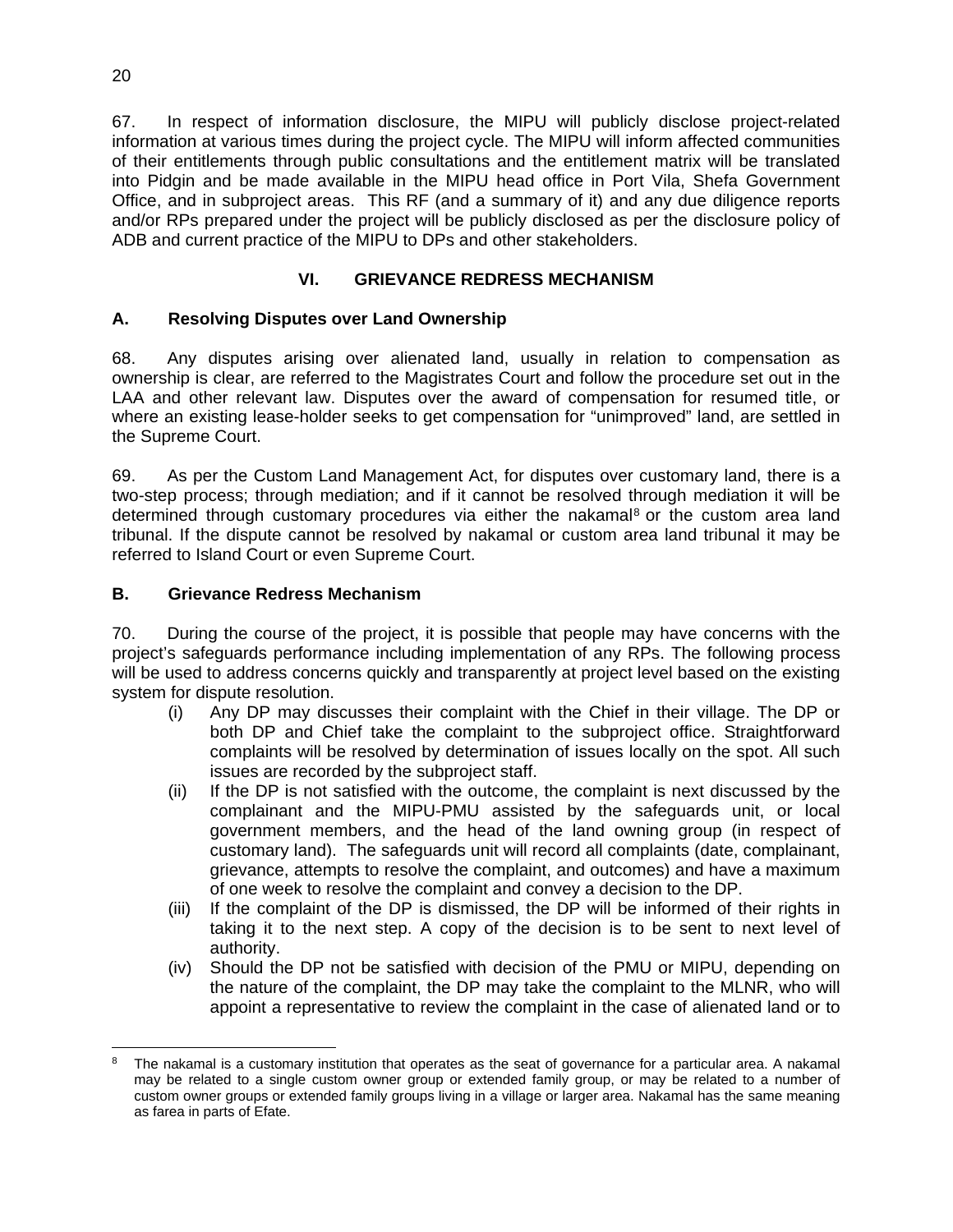a custom land officer (under the Custom Land Management Act) for customary land. The MLNR will have two weeks to make a determination. The determination by nakamal or custom area land tribunal will follow the timelines established in the Custom Land Management Act.

(v) If a satisfactory conclusion cannot be obtained through this process or at any times, the DP can take the matter to the courts (nakamal, custom area land tribunal, Island Court or Supreme Court). This will be at the DPs cost but if the court shows that the government ministries have been negligent in making their determination, the DP will be able to seek costs.

71. The complaints and grievance redress procedures will be outlined in the RP prepared for an individual subproject to ensure stakeholder participation in the implementation process and to ensure there is a publicly acceptable forum with which to deal with any issues or complaints arising through land acquisition. Through public consultations, DPs will be informed that they have a right to complaint/grievance resolution. The record of the grievance redress mechanism will be the subject of monitoring.

72. In addition, during construction/implementation, a grievance register will be held at each subproject site office, maintained by the subproject manager and monitored by the safeguards unit. All complaints arriving at a site office are to be entered in a Register (by, date, name, contact address and reason for the complaint) that is kept at site. A duplicate copy of the entry is given to the DP for their record at the time of registering the complaint. The Register will show who has been directed to deal with the complaint and the date when this was made together with the date when the DP was informed of the decision and how the decision was conveyed to the DP.

73. The Register is then signed off by the person who is responsible for the decision and dated. The Register is to be kept at the front desk of the site office and is a public document. The duplicate copy given to the DP will also show the procedure that will be followed in assessing the complaint, together with a statement affirming the rights of the DP to make a complaint. For anybody making a complaint no costs will be charged to the DP.

74. In the event of grievances that cannot be resolved at the local level, the MIPU and MLNR will hold the compensation amounts in escrow or trust account. Compensation will be paid in full upon final resolution of the case in the courts or other forum, in accordance with the entitlements of the DP.

## **VII. BUDGET AND FINANCING**

75. All land acquisition, compensation, resettlement, and income restoration costs (if needed) for the project will be financed by the government using counterpart funds. The budget for such activities will be estimated during feasibility based on interviews with affected communities. This will be updated after the detailed survey and investigation, and further consultations with DPs. The government will release sufficient budget for implementation of compensation, resettlement and rehabilitation activities in an appropriate and timely manner.

76. Any RP prepared under the project will be required to identify the costs of resettlement including: compensation (including in-kind compensation), describing the valuation of land and assets and how replacement cost will be achieved; livelihood restoration, where this is required; costs of implementing the plan (including administration charges and contingency); and, monitoring.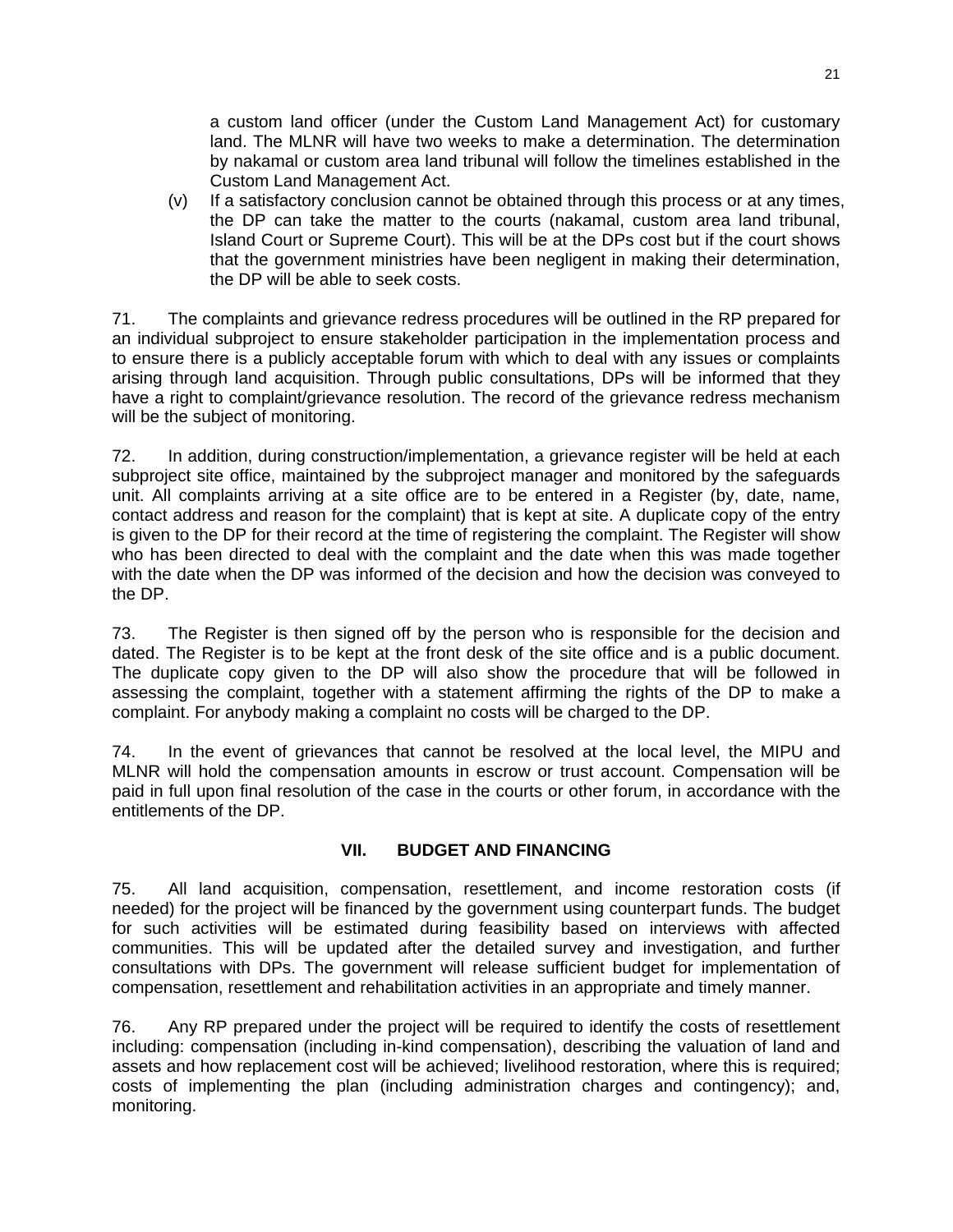77. Compensation for any land or assets lost will be at replacement cost. The value of the free hold land to be resumed is valued through the MLNR. Valuation reports are prepared based on the size and condition of land, any improvements made to the land, and assessment in respect of the closest comparable values that are obtainable. The valuation of all improvements to land is done through the Valuer General's Office (MLNR), with assistance from relevant other ministries as required.

78. For removal of crops and trees, compensation will be based on the published schedules of the Department of Agriculture and Rural Development within Ministry of Livestock, Agriculture, Forestry, Fisheries and Biosecurity for root crops and tree crops and the Forestry Division for plantation trees and wood/timber trees. The rates for root crops are based on value of product per square meters and tree crops are valued according to age, size and productivity of individual trees. The MIPU has also established compensation rates for certain types of trees and crops on other similar projects and these will be used as a starting point for negotiations.

79. Structures (houses and commercial structures) are valued through MLNR. Government buildings are valued according to government rates. Private and community buildings and assets are valued at replacement rate plus relocation expenses.

80. During RP preparation, the safeguards unit (with the help of a valuation specialist, as needed) will undertake a market rates appraisal to determine if the official rates applied will meet the threshold of replacement cost for any assets affected. If the official rates are insufficient, additional grants or payments will be clearly identified in the RP budget and cost estimate. The budget section of the RP will also describe the flow of funds for compensation payments and the process for recording payments. The process of compensation award will be the subject of monitoring.

## **VIII. MONITORING AND EVALUATION**

81. The RP will contain a monitoring framework consistent with the generic parameters/indicators set out in this RF (Table 7.1). The safeguard unit staff and ISS will assist the PMU in monitoring the progress of all aspects of land acquisition/RP implementation, if any. It will particularly monitor the delivery of resettlement entitlements to DPs. The safeguards unit will involve leaders and representatives of community associations to assist with the monitoring. The monitoring will also cover DPs' satisfaction with consultation, timeliness of compensation payment, and restoration of livelihoods (ability of DPs to restore livelihoods to at least preproject levels).

82. The PMU will also submit progress reports on screening, due diligence reports, land acquisition/RPs to ADB on semi-annual basis, and the findings will be incorporated into the progress reporting of the CPIU. ADB review missions will specifically check the progress of any resettlement and land acquisition undertaken for subsequent investments or subprojects.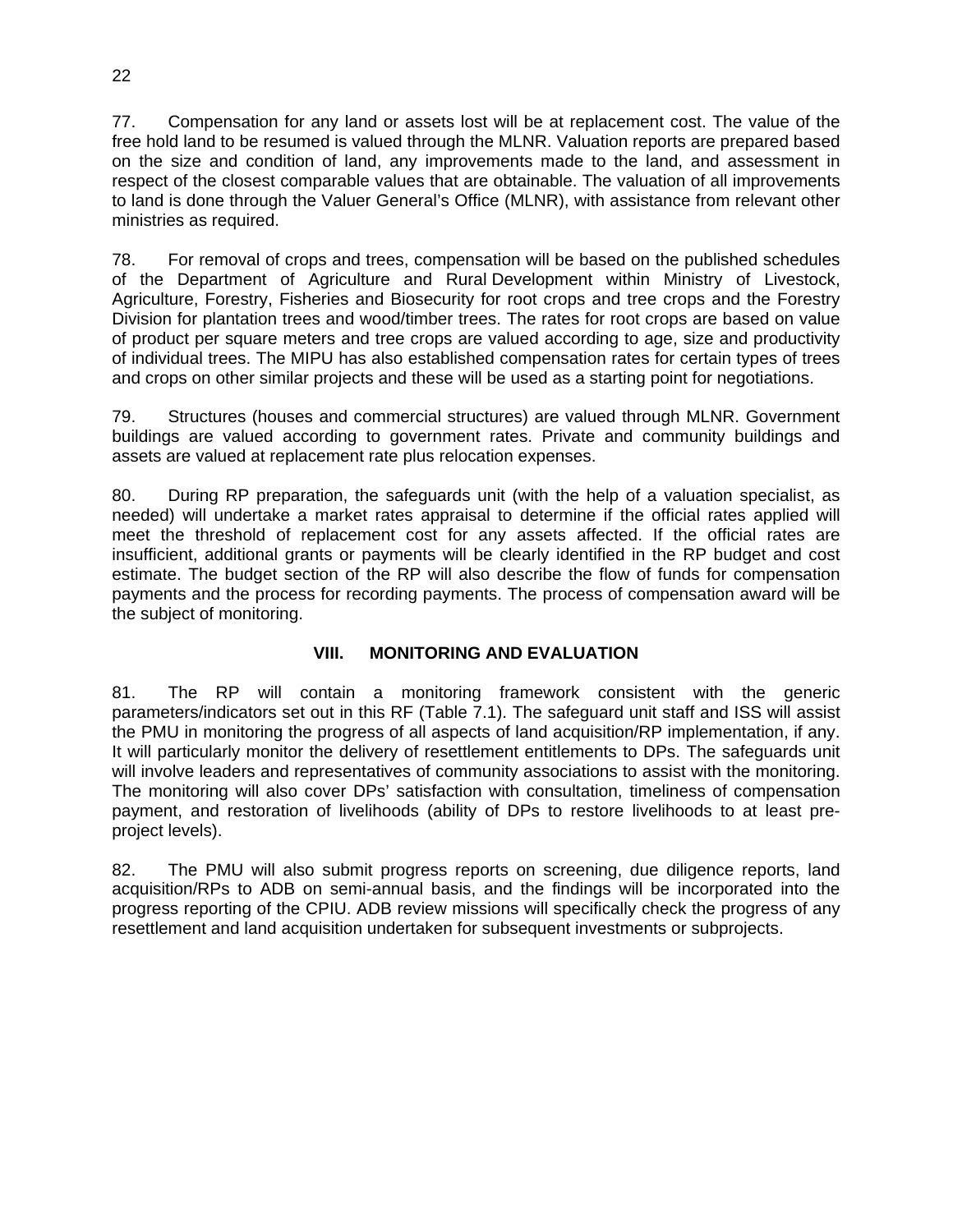|  |  |  |  | <b>Table 7.1: Generic Indicators for Monitoring</b> |
|--|--|--|--|-----------------------------------------------------|
|--|--|--|--|-----------------------------------------------------|

| <b>Aspect</b>                                                          | <b>Indicators</b>                                                                                                                                                                                                                                                                                                                                                                                                                                                                                                                                                                                                                                                                        |
|------------------------------------------------------------------------|------------------------------------------------------------------------------------------------------------------------------------------------------------------------------------------------------------------------------------------------------------------------------------------------------------------------------------------------------------------------------------------------------------------------------------------------------------------------------------------------------------------------------------------------------------------------------------------------------------------------------------------------------------------------------------------|
| RP implementation                                                      | General and overall compliance of resettlement activities with the RP, including<br>$\bullet$<br>payment of compensation: (i) full payment to be made to all affected persons<br>before commencement of works; (ii) adequacy of payment to replace affected<br>assets; and<br>The level of satisfaction of DPs with various aspects of the RP process.<br>$\bullet$                                                                                                                                                                                                                                                                                                                      |
| Consultation,<br>participation,<br>disclosure and<br>grievance redress | Public information dissemination and consultation procedures conform to the<br>$\bullet$<br>process established in the RP;<br>The participatory process and various mechanisms as well as measures taken,<br>$\bullet$<br>both in terms of the quality and meaningfulness of this process, and the extent that<br>primary stakeholders actively participate in the process;<br>The disclosure of the RPs, whether DPs know their entitlements and whether they<br>$\bullet$<br>have received all of their entitlements; and<br>Monitor the effectiveness of the grievance mechanism, types of grievances, if and<br>$\bullet$<br>how resolved, and satisfaction of DPs with the process. |
| Gender issues                                                          | The institutional and staffing mechanisms;<br>$\bullet$<br>Collection and disaggregation of gender sensitive data;<br>$\bullet$<br>Women's representation and participation in the detailed planning and<br>$\bullet$<br>implementation process;<br>Gender inclusiveness such as technical training to both men and women;<br>$\bullet$<br>Delivery of replacement leases or land titles in the names of both husband and<br>$\bullet$<br>wife;<br>Whether compensation has been delivered to both husband and wife, together;<br>and<br>The effectiveness of livelihoods programs for restoring and developing women's<br>٠<br>income and living standards.                             |
| Vulnerable groups<br>issues                                            | Assessment of the appropriateness and effectiveness of various entitlements,<br>$\bullet$<br>programs and activities and methods of delivery for various vulnerable households<br>and groups, and the need for adjustment or additional measures.                                                                                                                                                                                                                                                                                                                                                                                                                                        |
| Transparency                                                           | How information is distributed and to whom, in order to make sure that all DPs<br>$\bullet$<br>have the proper information and access to knowledge; Functioning of decision-<br>making bodies and how this information is properly recorded and made available.                                                                                                                                                                                                                                                                                                                                                                                                                          |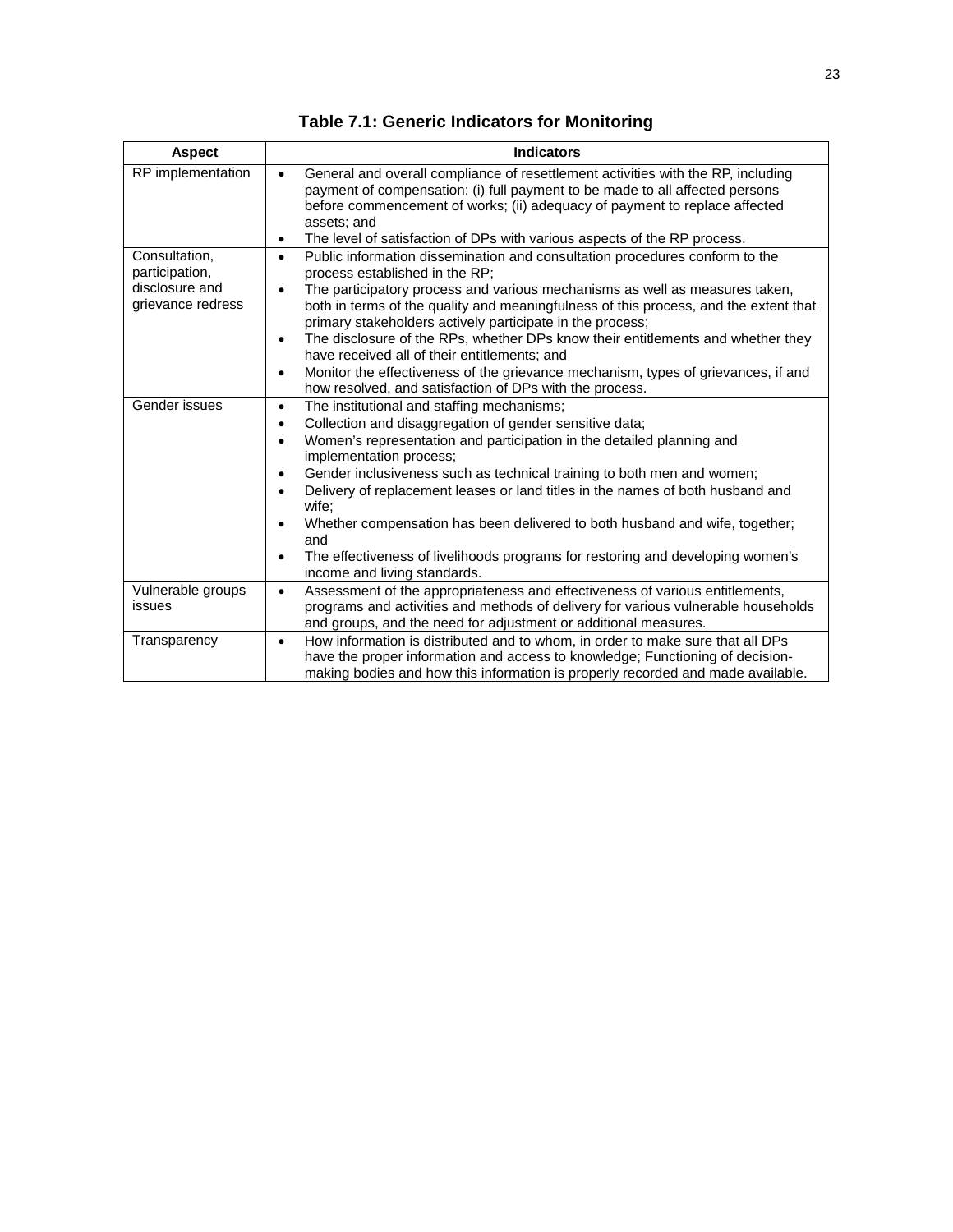#### **ANNEX 1: SCREENING FORM**

| Project Title:                                                                                                                                      | ADB Grant No: |           |              |                |  |
|-----------------------------------------------------------------------------------------------------------------------------------------------------|---------------|-----------|--------------|----------------|--|
| <b>Project Component:</b><br>Date:                                                                                                                  |               |           |              |                |  |
| Location and impact area:                                                                                                                           |               |           |              |                |  |
|                                                                                                                                                     |               |           | <b>Not</b>   |                |  |
| <b>Probable Land Acquisition/Resettlement Effects</b>                                                                                               | <b>Yes</b>    | <b>No</b> | <b>Known</b> | <b>Remarks</b> |  |
| 1. Will there be land acquisition?                                                                                                                  |               |           |              |                |  |
| 2. Is the site for land acquisition known?                                                                                                          |               |           |              |                |  |
| 3. Is the ownership status and current usage of land to be acquired known?                                                                          |               |           |              |                |  |
| 4. Will easement be utilized within an existing Right of Way (ROW)?                                                                                 |               |           |              |                |  |
| 5. Will there be loss of shelter and residential land due to land acquisition?                                                                      |               |           |              |                |  |
| 6. Will there be loss of agricultural and other productive assets due to land<br>acquisition?                                                       |               |           |              |                |  |
| 7. Will there be losses of crops, trees, and fixed assets due to land acquisition?                                                                  |               |           |              |                |  |
| 8. Will there be loss of businesses or enterprises due to land acquisition?                                                                         |               |           |              |                |  |
| 9. Will there be loss of income sources and means of livelihoods due to land<br>acquisition?                                                        |               |           |              |                |  |
| 10. Will there be involuntary restrictions on land use or on access to legally<br>designated parks and protected areas                              |               |           |              |                |  |
| 11. Will people lose access to natural resources, communal facilities and<br>services?                                                              |               |           |              |                |  |
| 12. If land use is changed, will it have an adverse impact on social and<br>economic activities?                                                    |               |           |              |                |  |
| 13. Will access to land and resources owned communally or by the state be<br>restricted?                                                            |               |           |              |                |  |
| <b>Information on Displaced Persons:</b>                                                                                                            |               |           |              |                |  |
| Any estimate of the likely number of persons that will be displaced by the Project?<br>[ ] No<br>II Yes<br>If yes, approximately how many? ________ |               |           |              |                |  |
| Category for IR impacts: <sup>9</sup> A [ ] B [ ] C [<br>1                                                                                          |               |           |              |                |  |
| Are any of them poor, female-heads of households, or vulnerable to poverty risks?                                                                   |               | $\Box$    | No<br>Γl     | Yes            |  |
| Are any displaced persons from indigenous or ethnic minority groups?<br>[] Yes<br>$\Box$<br>No                                                      |               |           |              |                |  |

Note: Please attach additional information on the project, as necessary.

 $\boldsymbol{9}$ <sup>9</sup> Impacts are classified as Category A when 200 or more persons experience major resettlement impacts either through being physically displaced from housing, or losing 10% or more of their productive (income generating) assets. Not significant impacts (i.e. other than Category A) will be classified as Category B. No impacts will be classified as Category C.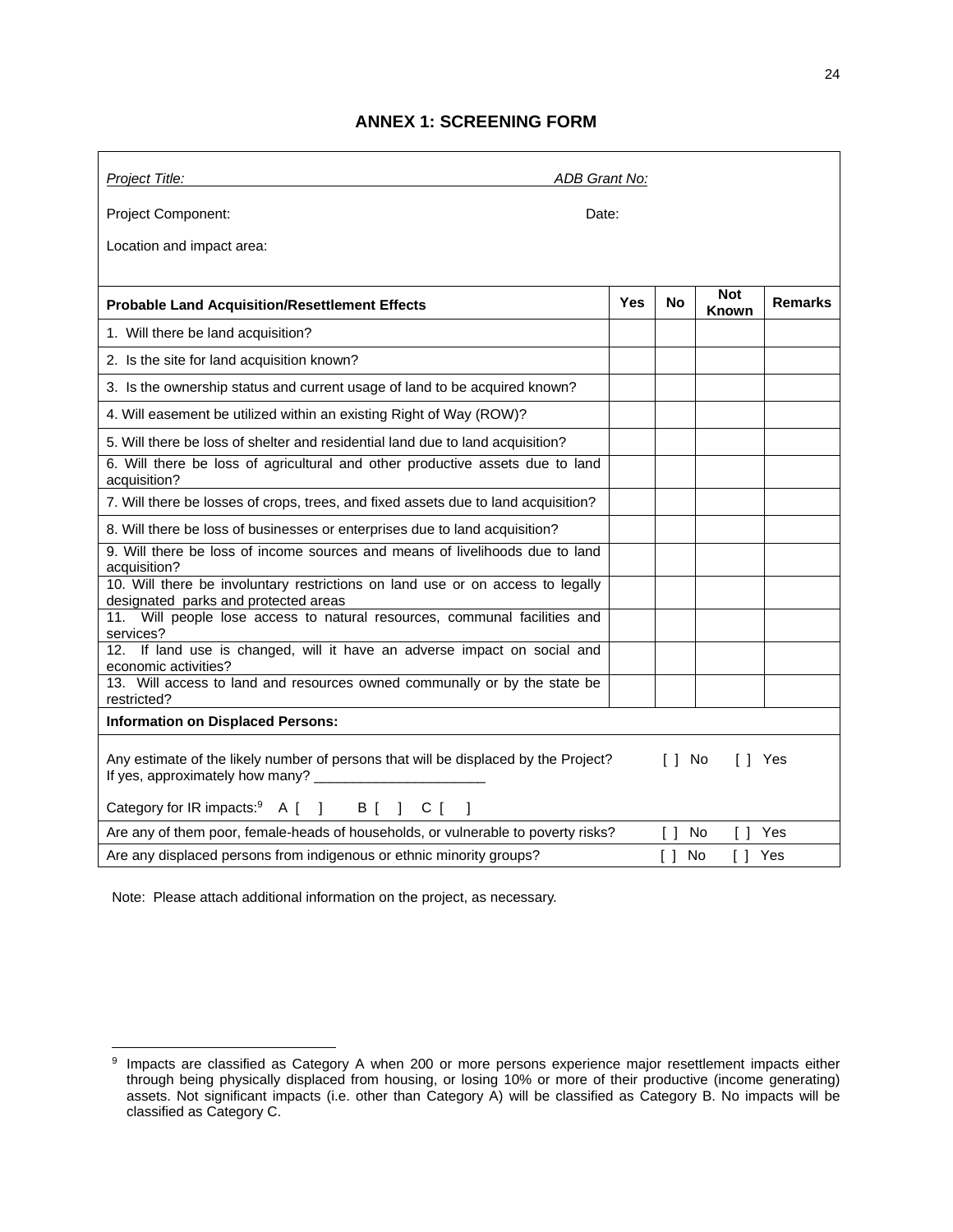#### **ANNEX 2: PROCEDURES FOR MEMORANDUM OF AGREEMENT**

1. Following the screening, the MIPU will coordinate with the MLNR to undertake project related land access/acquisition activities, including purchase or lease of customary land, as needed.

2. **Identification of land requirement and survey.** The MIPU will identify the land requirement based on the detail engineering design. The MIPU will undertake survey of land and other properties required for the subproject through private or government surveyors and will get the survey reports approved by the surveyor general, if needed. The MIPU will also consult with local communities/stakeholders in selecting the subproject location(s). The MIPU's safeguards unit will facilitate consultations with customary land owners and other relevant people.

3. **Consultation with landowners.** The MIPU through MLNR and the safeguards unit will identify landowners and their representatives. The MIPU will inform land owners about land requirements for the subproject. MLNR and SU will obtain views of the land owners as to whether they support the subproject and are willing to provide the land for the subproject. In cases where the land owners are willing to further discuss, MLNR and safeguards unit will document the considerations requested by the land owners.

4. **Publication of notice.** Public notices are publicly disclosed through publication in newspaper and/or being put up in the villages of the land owners and villages adjacent to the subproject area. The public notice will document: (i) the objectives of the overall project; (ii) the nature, scope, and timeframe, of the subproject (including a map if applicable); (iii) a list of the land owners as identified; (iv) that cash compensation to be provided for crops, trees or structures as per the project's resettlement framework; (v) types of in-kind compensation being considered in return for the customary land. In the event that additional land owners come forward, their validity as land owners will be verified, and if they found to be landowners, they will participate in the process. Responses to any written or verbal comments on the public notices, if required, will be made by the MIPU.

5. **Memorandum of understanding (MOU).** One month after the public notices have been published, MLNR will prepare a valuation report and a draft agreement on land use (lease or purchase). Discussions will be held with the landowners about whether the transaction will be through lease arrangements or complete purchase. Once agreed, MOU will be signed by all the parties: the landowners, representative(s) of the government (the MIPU and the COL will decide), and representative(s) of Provincial Government. The MOU will establish obligations of each party to the agreement. The determination of compensation of crops, trees or structures, if required, will follow the project's entitlement matrix in the resettlement framework.

6. **Documentation and third-party validation.** The project's safeguards specialist(s) will document the consultations and agreements reached. A third party, such as a civil society organization or a magistrate, will provide independent verification/validation that (i) the consultations have been undertaken, meaningfully, freely, and in good faith; (ii) the landowners are willing to provide land to the subproject; and (iii) the in-kind compensation for land and cash compensation for other improvements have been agreed to by the land owners. The process of third party verification/validation will include following tasks:

- (i) Undertaking interviews and meetings as required;
- (ii) Review of the process for identification and verification of relevant land owners;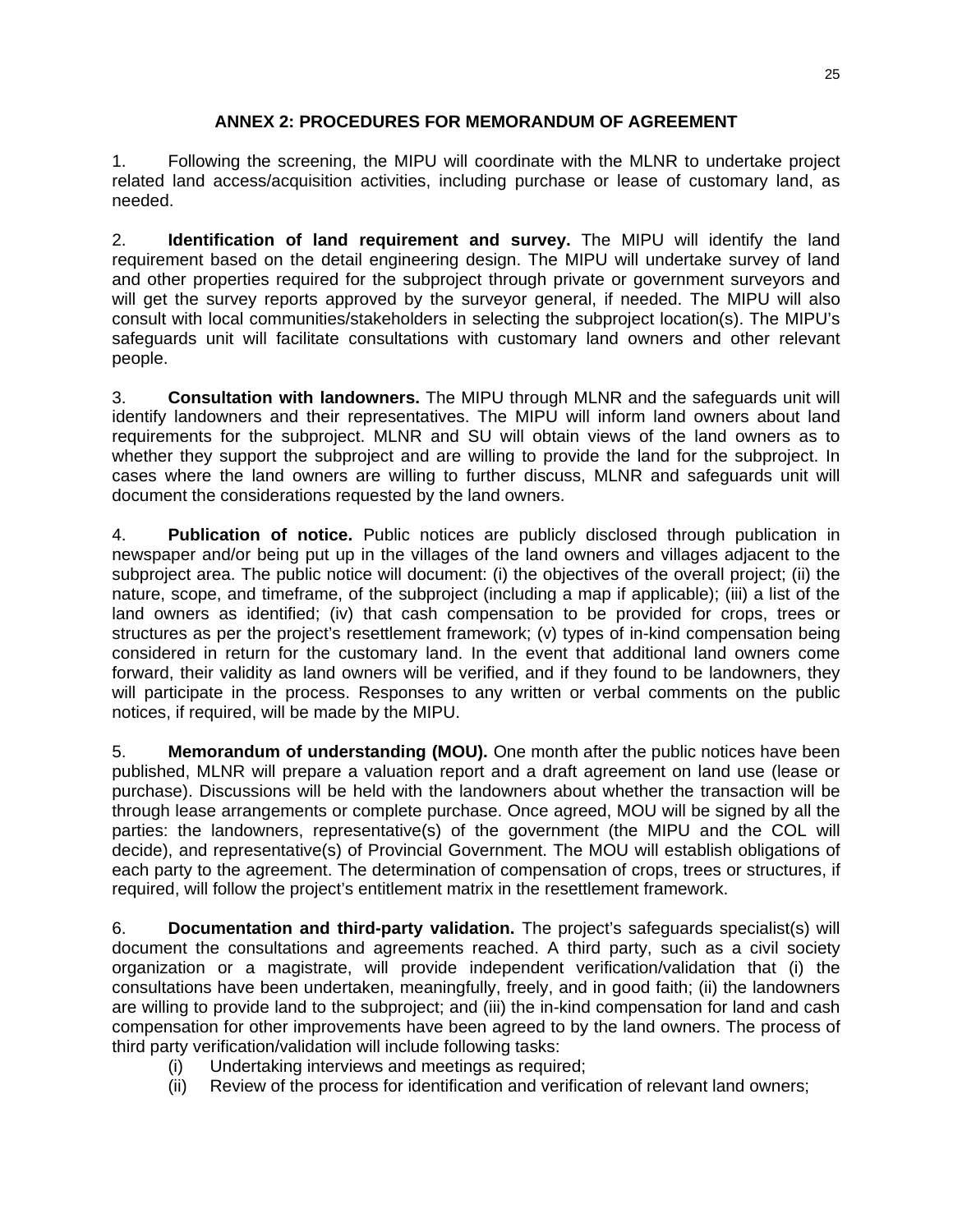- (iii) Review of any and all meeting minutes and documentation of the consultation process leading up to the signing of the MOUs;
- (iv) Validation that the agreement is voluntary;
- (v) Validation that the land owners speak for, and reasonably represent, the community;
- (vi) Verification that the provision of the land to the project will not cause hardship to any individual;
- (vii) Validation that any crops, trees or structures belonging to individuals have been identified and sufficiently compensated;
- (viii) Validation that in-kind compensation for loss of customary land being provided by the MIPU to the landowners/community represent a fair and reasonable replacement value for the affected land; and
- (ix) Documentation of the foregoing in a short report.

7. **Documentation of due diligence**: The MIPU will include in the RP (or a separate due diligence report, as relevant) descriptions of the process followed and outcome achieved through the process mentioned above. The MIPU will submit the RP/due diligence report to ADB for approval and provide agreed compensation package to affected people/communities before awarding the civil works contracts for the respective subprojects.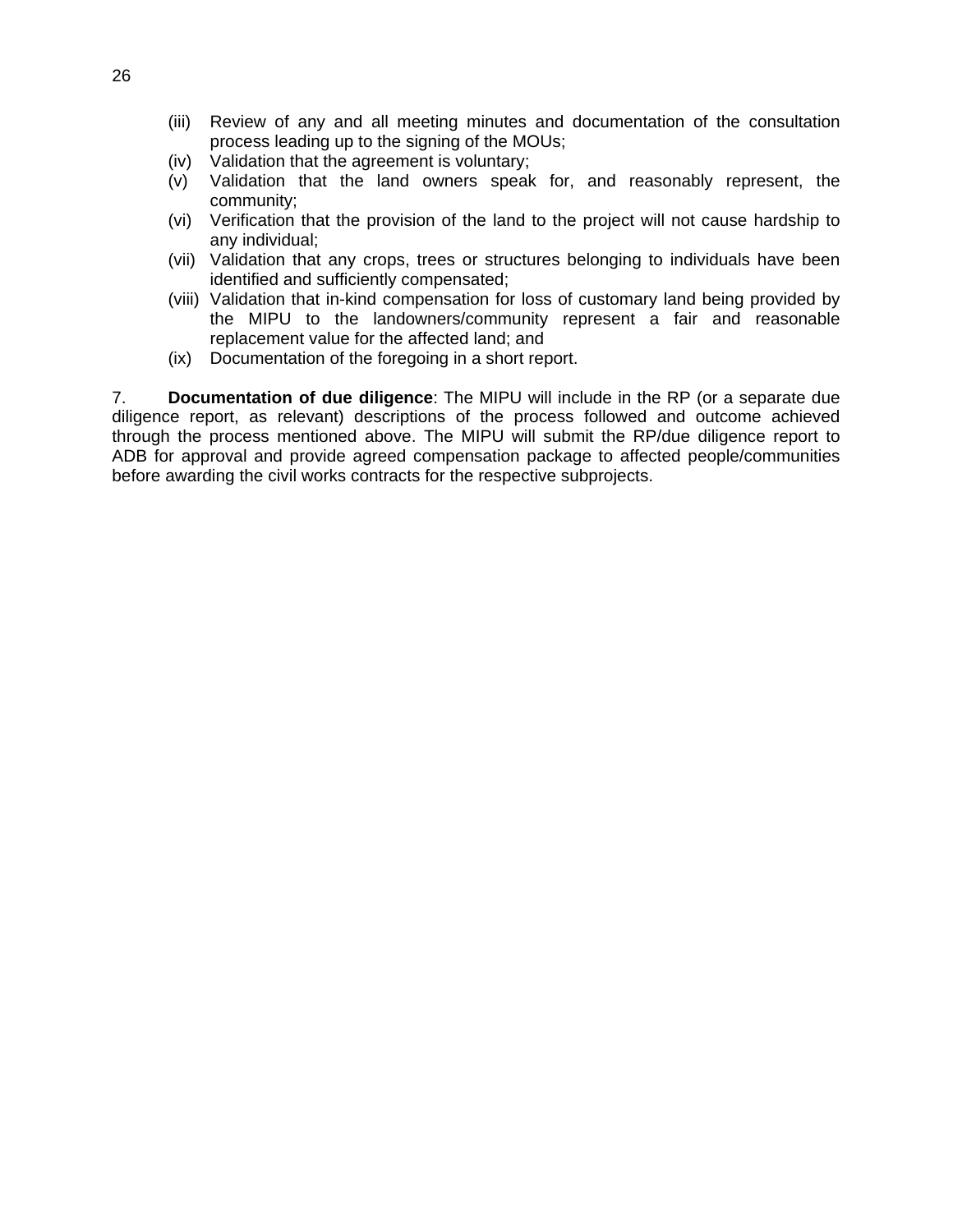#### **ANNEX 3: OUTLINE OF A RESETTLEMENT PLAN**

A resettlement plan is required for all subprojects involving land acquisition and resettlement impacts. Its level of detail and comprehensiveness will be commensurate with the significance of potential resettlement impacts and risks.

- A. **Executive Summary:** This section provides a concise statement of project scope, key survey findings, entitlements and recommended actions.
- B. **Project Description:** This section provides a general description of the project, discusses projects components that result in land acquisition, involuntary resettlement, or both and identify the projects area. It also describes the alternatives considered to avoid or minimize resettlement include a table with quantified data and provide a rationale for the final decision.
- C. **Scope of Land Acquisition and Resettlement :** This section:
	- i. discusses the project's potential impacts, and includes maps of the areas or zone of the impact of the project components or activities;
	- ii. describes the scope of land acquisition (provide maps) and explains why it is necessary for the main investment project;
	- iii. summarizes the key effects in terms of assets acquired and displaced persons; and
	- iv. provides details of any common property resources that will be acquired.
- D. **Socioeconomic Information and Profile:** The section outlines the results of the social impact assessment, the census survey, and other studies, with information and /or data disaggregated by gender, vulnerability, and other social groupings, including:
	- i. define, identify, and enumerate the people and communities to be affected;
	- ii. describe the likely impacts of the land and asset acquisition on the people and communities affected taking social, cultural, and economic parameters into account;
	- iii. discuss the project's impacts on the poor, indigenous and /or ethnic minorities, and other vulnerable groups; and
	- iv. identify gender and resettlement impacts, and the socioeconomic situation, impacts, needs, and priorities of women.

## E. **Information Disclosure, Consultations, and Participation:** This section:

- i. identifies project stakeholders, especially primary stakeholders;
- ii. describes the consultation and participation mechanisms to be used during the different stages of the project cycle;
- iii. describes the activities undertaken to disseminate project and resettlement information during the project design and preparation for engaging stakeholders;
- iv. summarizes the results of consultations with displaced persons (including host communities), and discusses how concerns raised and recommendations made were addressed in the resettlement plan;
- v. confirms disclosure of the draft resettlement plan to displaced persons and includes arrangements to disclose any subsequent plans; and
- vi. describes the planned information disclosure measures (including the type of information to be disseminated and the method of dissemination) and the process for consultation with displaced persons during project implementation.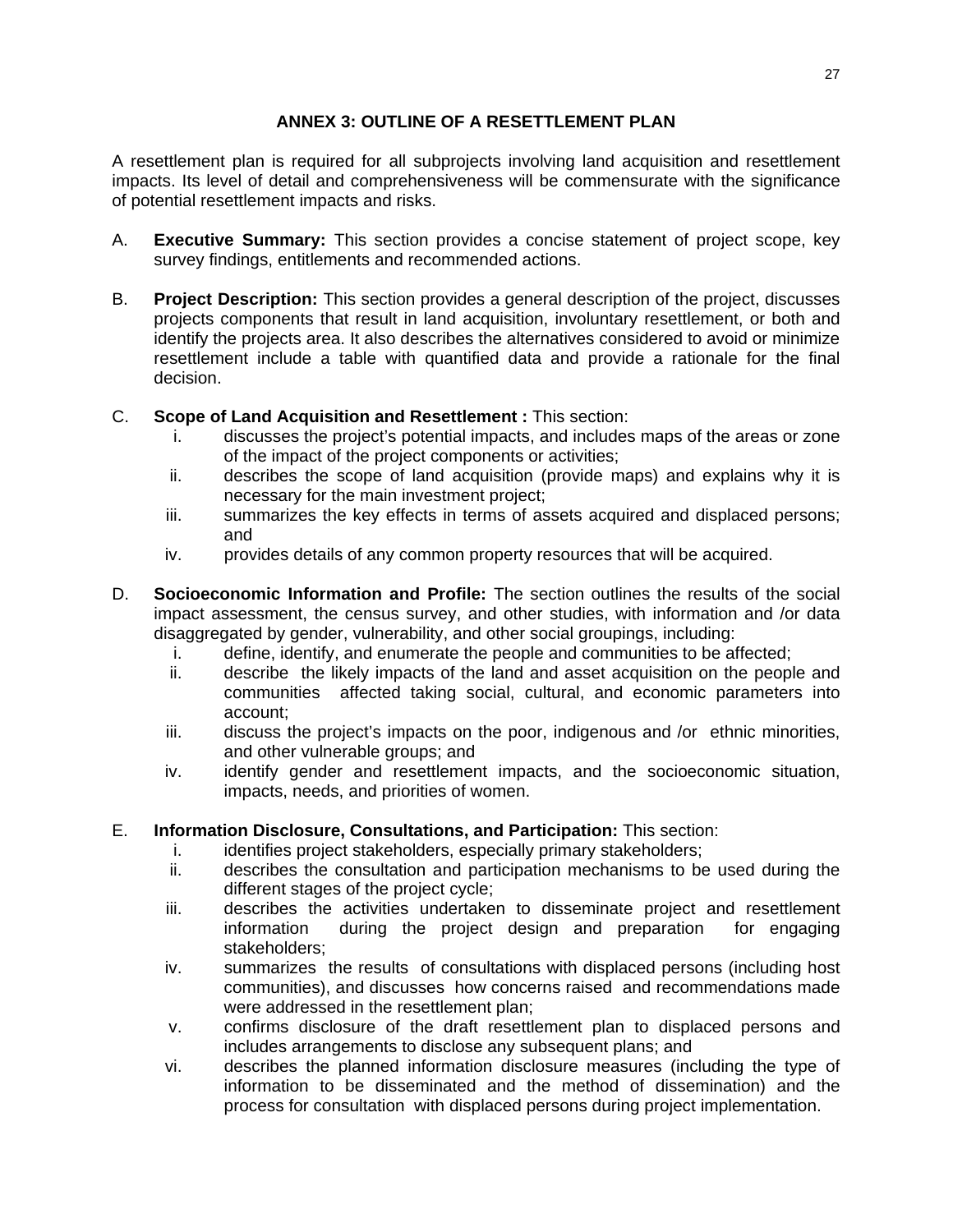- F. **Grievance Redress Mechanisms:** This section describes mechanisms to receive and facilitate the resolution of displaced persons' concerns and grievances. It explains how the procedures are accessible to displaced persons and gender sensitive.
- G. **Legal Framework**: This section:
	- i. describes national and local laws and regulations that apply to the project and identify gaps between local laws and ADB's policy requirement; and discuss how any gaps will be addressed;
	- ii. describes the legal and policy commitments from the executing agency for all types of displaced person;
	- iii. outlines the principles and methodologies used for determining valuations and compensation rates at replacement cost of assets, incomes, and livelihoods; and set out the compensation and assistance eligibility criteria and how and when compensation and assistance will be provided; and
	- iv. describes the land acquisition process and prepare a schedule for meeting key procedural requirements.

#### H. **Entitlements, Assistance and Benefits:** This section:

- i. defines displaced persons' entitlements and eligibility, and describes all resettlement assistance measures (includes an entitlement matrix);
- ii. specifies all assistance to vulnerable groups, including women, and other special groups; and
- iii. outlines opportunities for displaced persons to derive appropriate development benefits from project.

#### I. **Relocation of Housing and Settlement:** This section:

- i. describes options for relocating housing and other structures, including replacement housing, replacement cash compensation, and /or self-selection (ensure that gender concerns and support to vulnerable groups are identified);
- ii. describes alternative relocation sites considered; community consultations conducted; and justification for selected sites, including details about location, environmental assessment of sites, and development needs;
- iii. provides timetables for site preparation and transfer;
- iv. describes the legal arrangements to regularize tenure and transfers titles to resettled persons;
- v. outlines measures to assist displaced persons with their transfer and establishment at new sites;
- vi. describes plans to provide civic infrastructure; and
- vii. explains how integration with host populations will be carried out.

## J. **Income Restoration and Rehabilitation:** This section:

- i. identifies livelihood risks and prepare disaggregated tables based on demographic data and livelihood sources;
- ii. describes income restoration programs, including multiple options fro restoring all types of livelihoods (examples include project benefit sharing, revenue sharing arrangements, joint stock for equity contributions such as land, discuss sustainability and safety nets)
- iii. outlines measures to provide social safety net through social insurance and /or project special funds;
- iv. describes special measures to support vulnerable groups; and